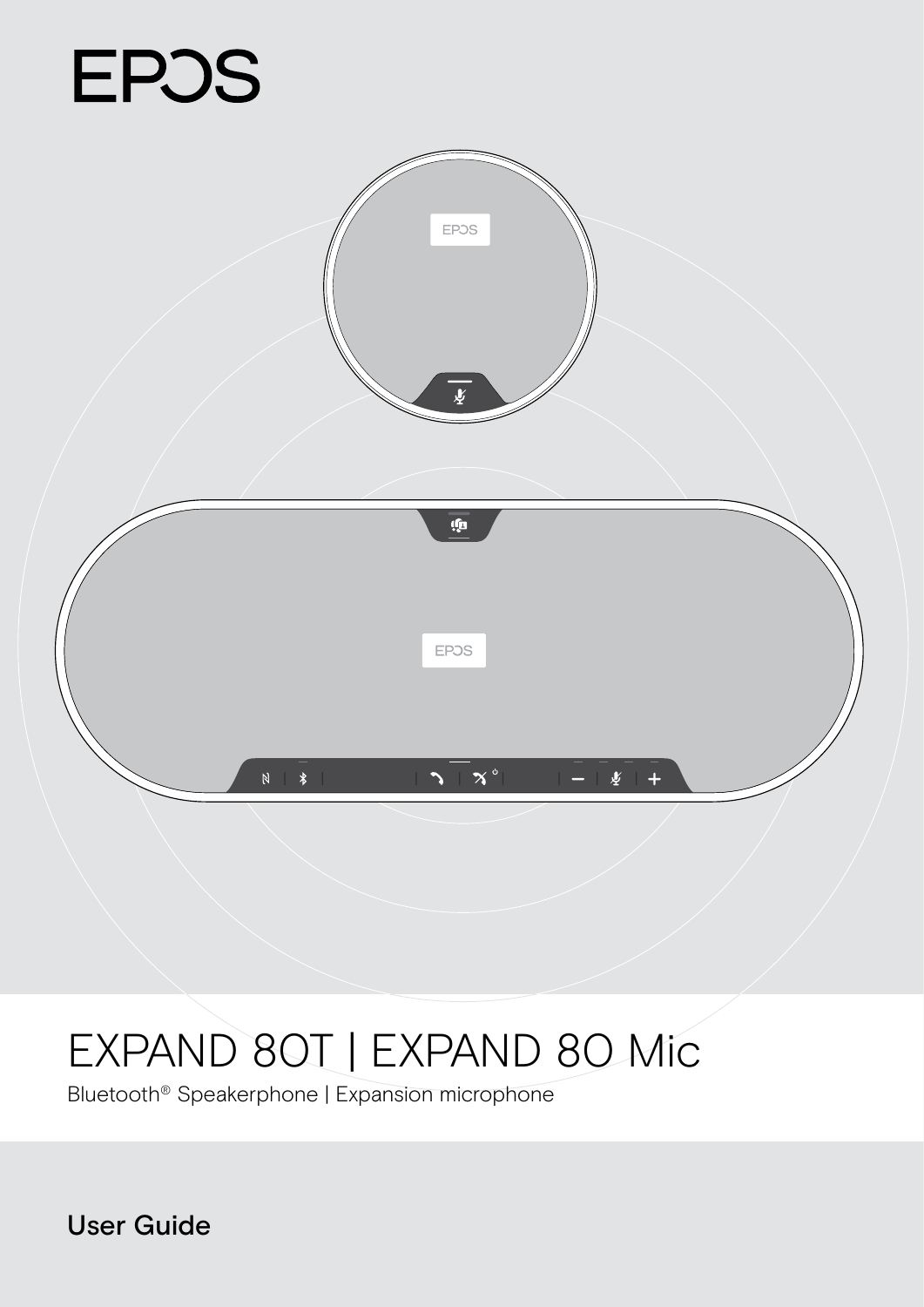$\overline{1}$ 

## **Contents**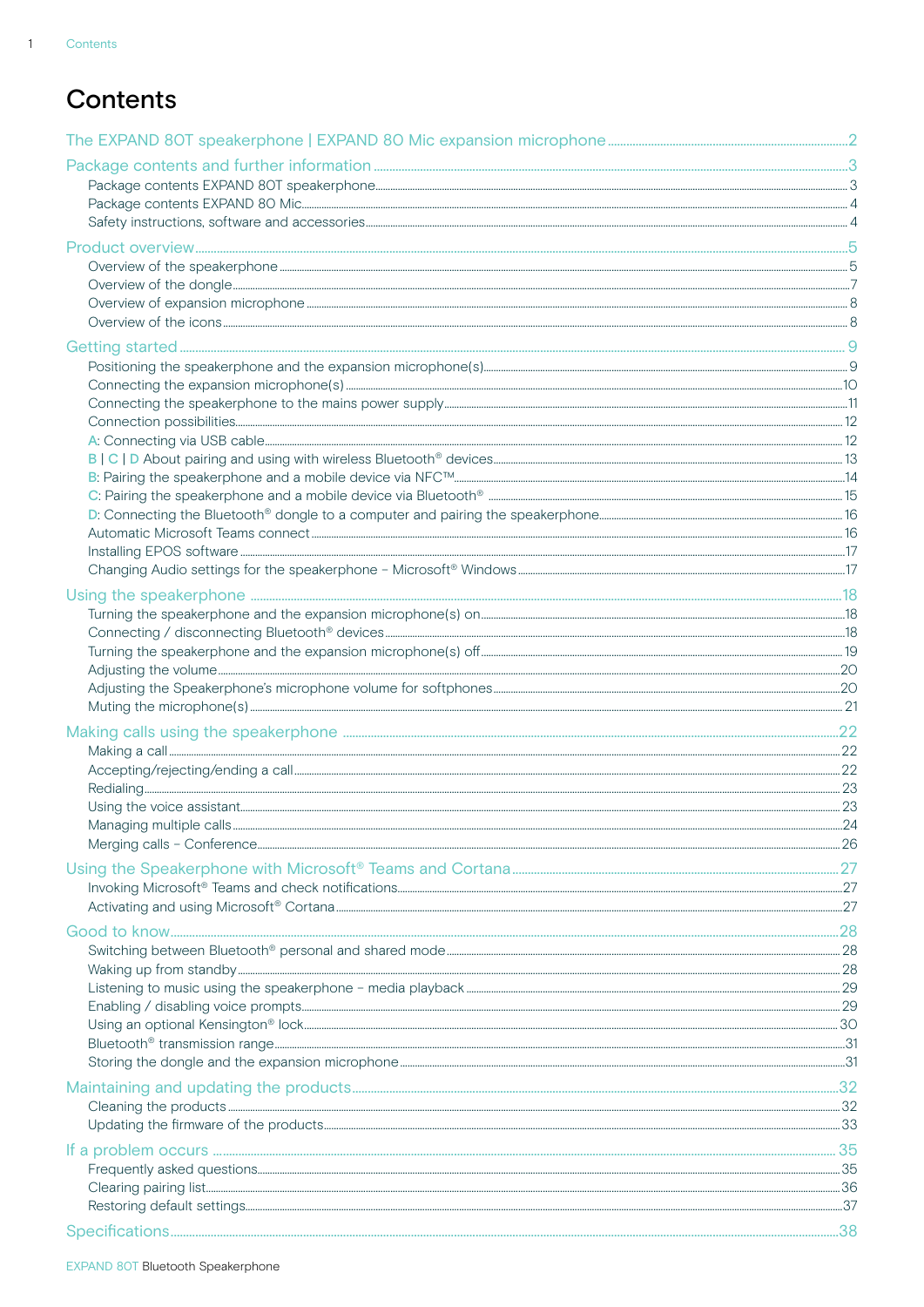# <span id="page-2-0"></span>The EXPAND 80T speakerphone | EXPAND 80 Mic expansion microphone

### The EXPAND 80T speakerphone

Unite colleagues with a premium, scalable Bluetooth® speakerphone for up to 16 in-room participants.

Thanks to six adaptive, beamforming microphones that isolate the human voice from room reverb and ambient noise, everyone in the room can be heard and colleagues out of the office are closer to the conversation.

Connect easily via Bluetooth, USB-C or NFC and listen as the room fills up with rich, natural sound – perfect for dynamic conferences and audio-visual presentations.

Crafted with high-quality materials and fabric by Kvadrat, you get enhanced sound and a professional aesthetic of your workplace.

For even larger meetings, expansion microphones allow you to adapt to the demands of your business.

EXPAND 80T offers a space to meet and align in real time – enabling the confidence and clarity that boosts collective performance.

## The EXPAND 80 Mic

Boost the range of your EXPAND 80T speakerphone with expansion microphones that enable superb call clarity optimized for UC and certified for Microsoft Teams.

Attach one or two microphones to fit the size of your meeting room and optimize your collaborations.

Ensure effective communication where all participants are close to noise-cancelling microphones that deliver excellent voice clarity.

Maintain a professional, stylish conference table with smart cable management developed for optimal system function and ease of use.

Crafted from the same high-quality materials as EXPAND 80T, EXPAND 80 Mic creates a unified look and feel to your meeting room and elevates the interior design.

Extend the range and possibilities of your EXPAND 80T conference solution and empower the performance of your entire team.

#### Key benefits & features

#### Get your message through with EPOS Voice™

Six adaptive, beamforming microphones and DSP intelligently isolate voices from room reverb and ambient noise

#### Rich, natural sound

Powerful ultra-low distortion speaker in a unique patent pending suspended speaker box fills the room with outstanding sound

#### Superior craftsmanship, statement Scandinavian design

Crafted with high-quality materials and sound-enhancing fabric by Kvadrat with a premium, minimalist aesthetic

#### Expand your meetings

Attach up to two expansion microphones for larger meetings

#### Set up your conference call in seconds

Enjoy multiple connectivity options, an intuitive user interface and one touch access to Microsoft Teams

#### Key benefits & features

#### Larger meetings UC optimized, and Microsoft Teams certified

For larger meetings attach up to two expansion microphones for a UC optimized and Microsoft Teams certified experience

#### Ensure everyone is heard clearly

Each EXPAND 80 Mic contains 4 beamforming microphones, so every in-room participant is always close to a microphone

#### Smart cable management for professional, stylish meetings

Customize cable length to your meeting room with smart cable management for an optimal system setup

#### Plug and play conferencing

Simply plug into the EXPAND 80T and start your meeting. Once connected the entire set-up acts as one integrated system

#### Statement Scandinavian design

With sleek, minimal aesthetic and high-quality materials that match EXPAND 80T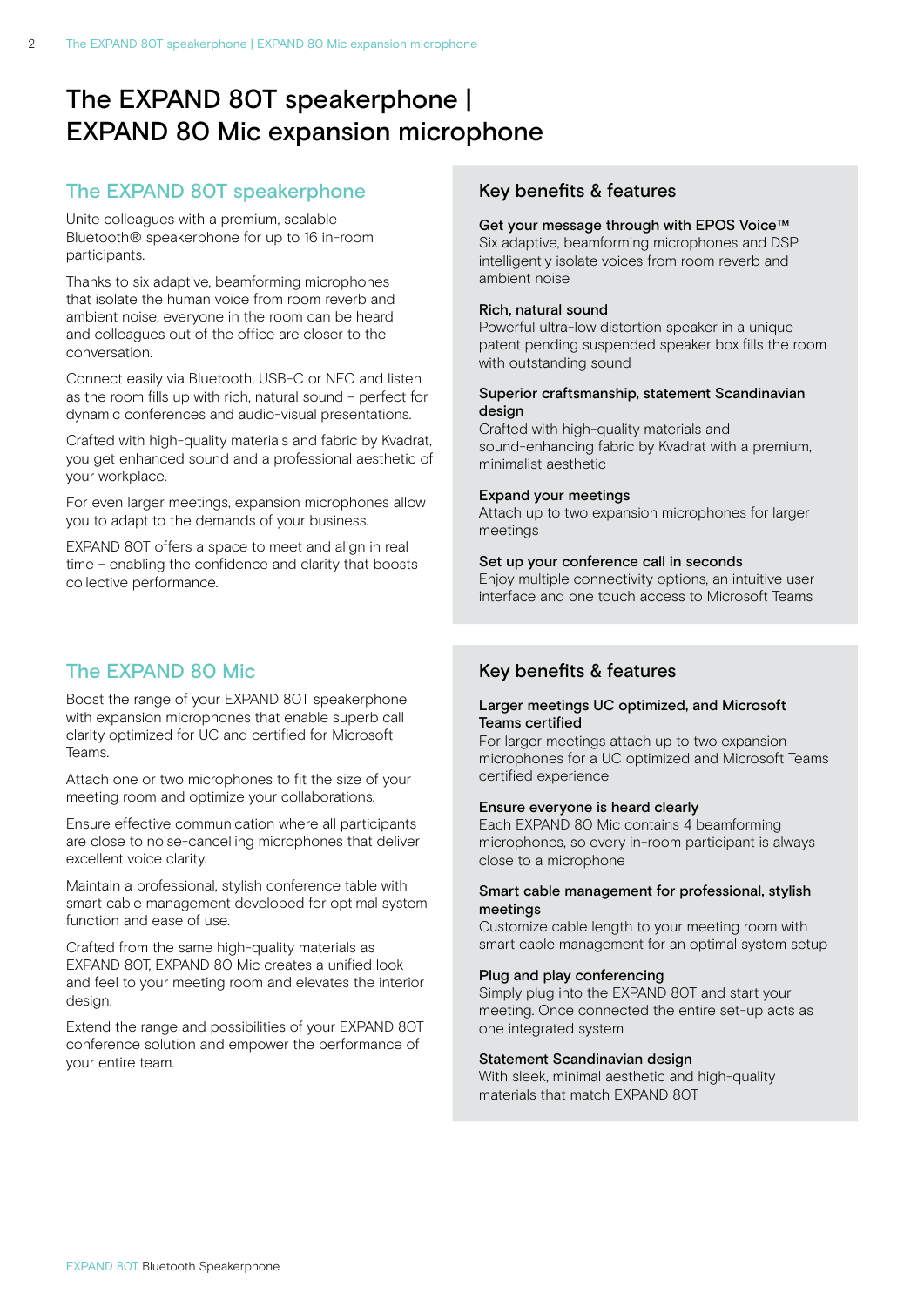# <span id="page-3-0"></span>Package contents and further information

## Package contents EXPAND 80T speakerphone

| 画<br>EPOS<br>$-\frac{1}{2}$ $\frac{1}{2}$ $\frac{1}{2}$ $\frac{1}{2}$<br>$\mathbb{N} \rightarrow \mathbb{R}$<br>$\mathbf{S}+\mathbf{X}^{\circ}$ | EXPAND 80T<br>Bluetooth speakerphone            |
|-------------------------------------------------------------------------------------------------------------------------------------------------|-------------------------------------------------|
| <b>FILE</b><br>nung<br>Luul<br>I<br>О                                                                                                           | Power supply unit                               |
| $\overset{\odot}{=}$<br>O<br>口 口                                                                                                                | Country adapters<br>EU, AU, UK                  |
| <b>INIL</b><br>₩∭                                                                                                                               | USB-C <sup>®</sup> cable                        |
| $\Box$<br>$\mathbf{L}$                                                                                                                          | BTD 800 USB<br>Bluetooth <sup>®</sup> dongle    |
| $\Box$<br>W<br>$\Box$                                                                                                                           | USB-C <sup>®</sup> to USB-A adapter             |
| €                                                                                                                                               | Quick Guide<br>Safety Guide<br>Compliance sheet |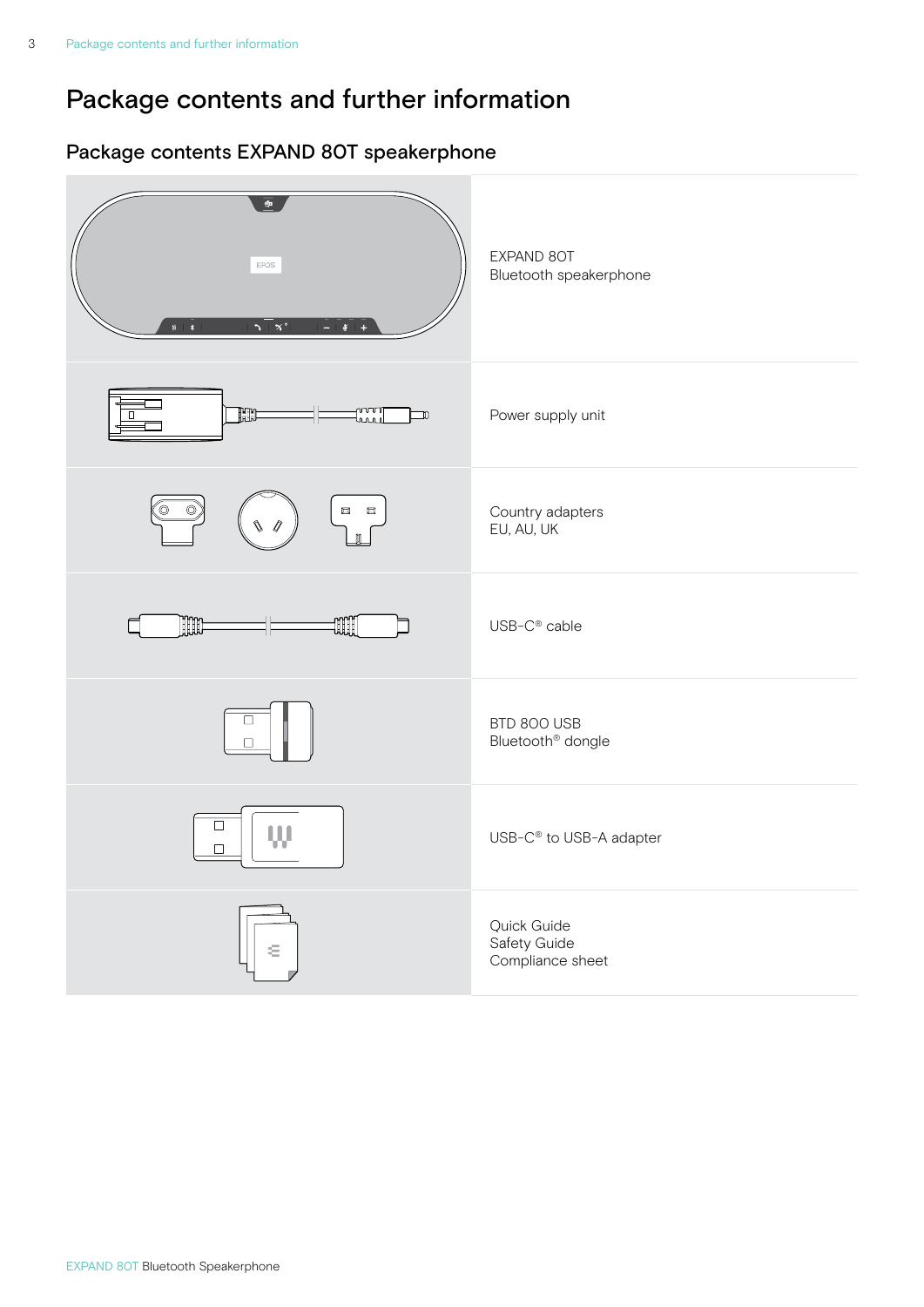## <span id="page-4-0"></span>Package contents EXPAND 80 Mic



## Safety instructions, software and accessories



For safety instructions, consult the Safety Guide.

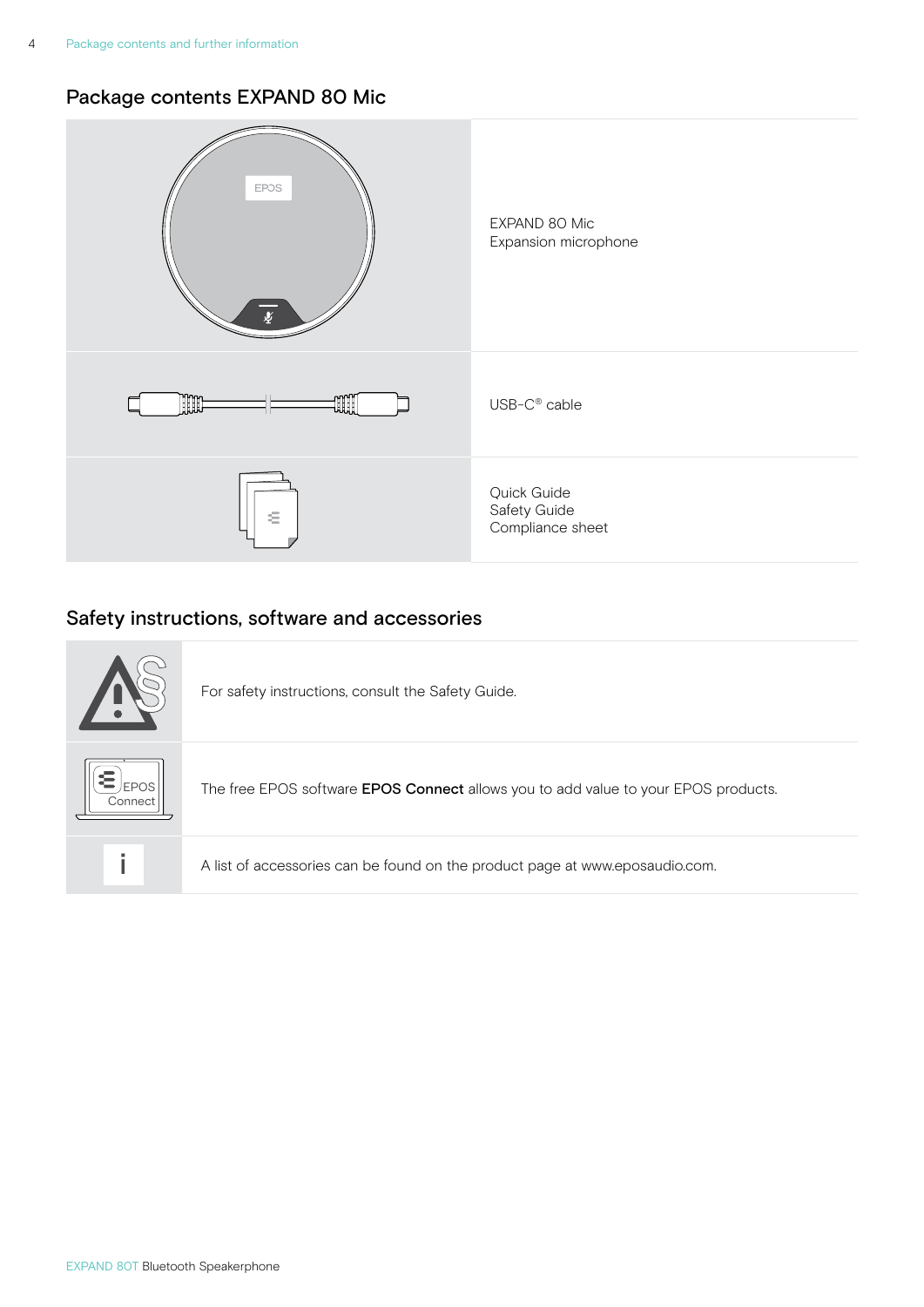## <span id="page-5-0"></span>Product overview

## Overview of the speakerphone



#### Overview of the bottom

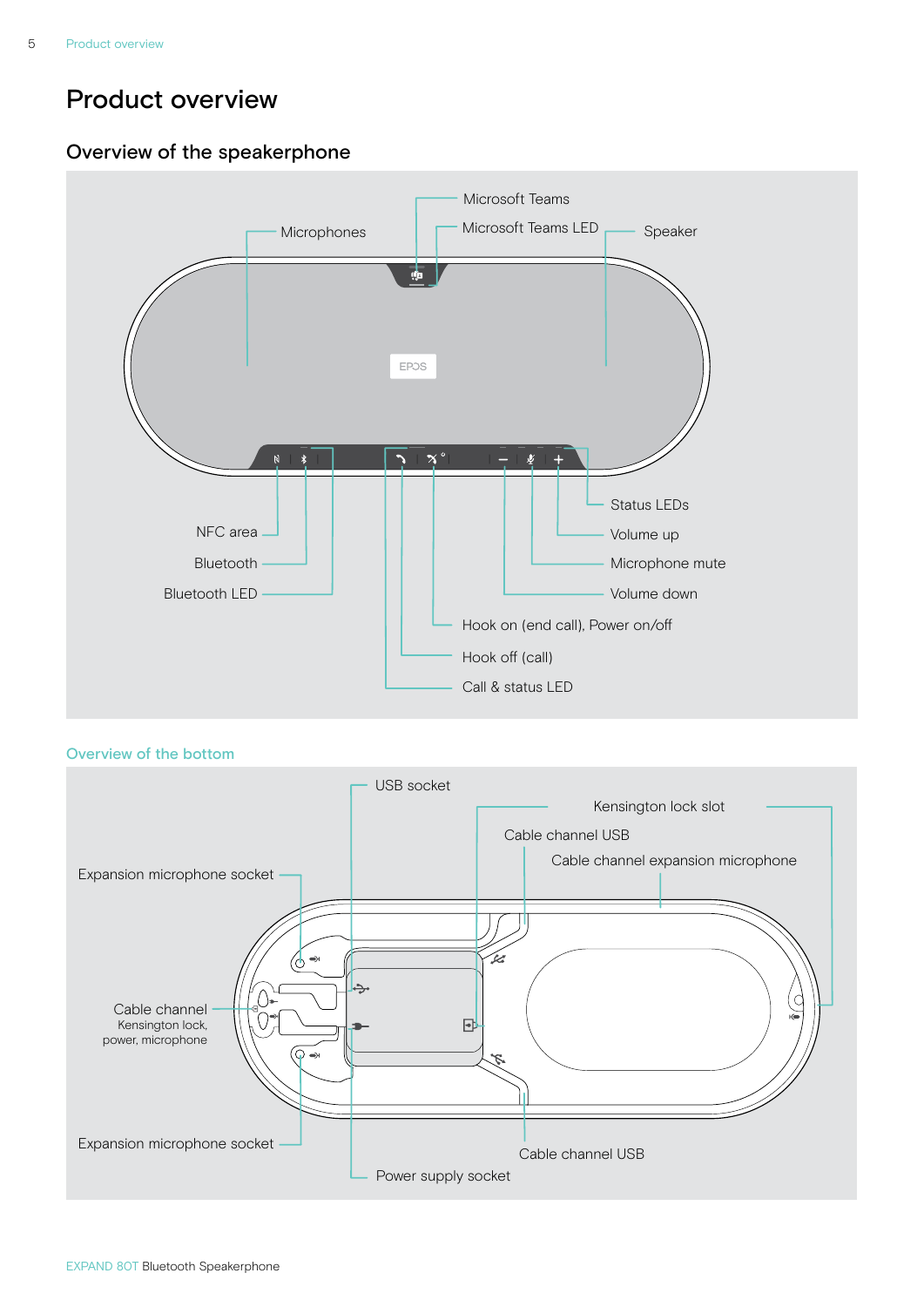#### LED overview

| Call & status LED |                                                                                                   | Meaning                  |
|-------------------|---------------------------------------------------------------------------------------------------|--------------------------|
|                   | $\div$                                                                                            | Speakerphone turned on   |
|                   | $3x \div 3 = 5$                                                                                   | Speakerphone turning off |
| - 1               | <b>Contract Contract</b>                                                                          | Speakerphone turned off  |
| - ပ               | $3 \rightarrow 5 \rightarrow 3 \rightarrow 5 \rightarrow 5$                                       | Incoming call            |
|                   | $\div$ $\div$                                                                                     | Active call              |
|                   | $\div$ $\rightarrow$                                                                              | Call on hold             |
|                   | $\frac{1}{2}$ = $\frac{1}{2}$ = $\frac{1}{2}$ = $\frac{1}{2}$ = $\frac{1}{2}$ Second call on hold |                          |

| Microsoft Teams LED |                                        | Meaning                                                                |
|---------------------|----------------------------------------|------------------------------------------------------------------------|
|                     |                                        | Microsoft Teams connection mode                                        |
|                     | ∹—⊱ —<br>⊰⇔⊱                           | Notification of voice message or meeting in progress or<br>missed call |
|                     |                                        | Microsoft Teams failed connection<br>(LED flashes 10 seconds)          |
|                     | $\div$ $\rightarrow$                   | Microsoft Teams available                                              |
|                     | $:=\leftarrow:=\leftarrow:=\leftarrow$ | Cortana activating                                                     |
|                     | $3x \div 3 = 5$                        | Microsoft Teams not available                                          |

| <b>Status LEDs</b>                                |  |                                                                       | Meaning                                                                                                                                                                                                                                                                                                               |
|---------------------------------------------------|--|-----------------------------------------------------------------------|-----------------------------------------------------------------------------------------------------------------------------------------------------------------------------------------------------------------------------------------------------------------------------------------------------------------------|
|                                                   |  | $\Rightarrow -\in \Rightarrow -\in \Rightarrow -\in$ Microphone muted |                                                                                                                                                                                                                                                                                                                       |
| $\overline{\phantom{a}}$ $\overline{\phantom{a}}$ |  |                                                                       | $\mathbf{I}$ $\mathbf{I} = \mathbf{I}$ $\mathbf{I} = \mathbf{I}$ $\mathbf{I} = \mathbf{I}$ and $\mathbf{I} = \mathbf{I}$ and $\mathbf{I}$ and $\mathbf{I}$ and $\mathbf{I}$ and $\mathbf{I}$ and $\mathbf{I}$ and $\mathbf{I}$ and $\mathbf{I}$ and $\mathbf{I}$ and $\mathbf{I}$ and $\mathbf{I}$ and $\mathbf{I}$ a |

| <b>Bluetooth LED</b> |                      | Meaning                                                                                                                                      |
|----------------------|----------------------|----------------------------------------------------------------------------------------------------------------------------------------------|
|                      |                      | $\frac{1}{2}$ $\frac{1}{2}$ $\frac{1}{2}$ $\frac{1}{2}$ $\frac{1}{2}$ $\frac{1}{2}$ $\frac{1}{2}$ $\frac{1}{2}$ Speakerphone in pairing mode |
|                      | $\div$ $\rightarrow$ | Bluetooth device connected                                                                                                                   |
|                      |                      | No Bluetooth device connected                                                                                                                |
|                      |                      | $\Rightarrow -\in$ Searching for paired Bluetooth devices                                                                                    |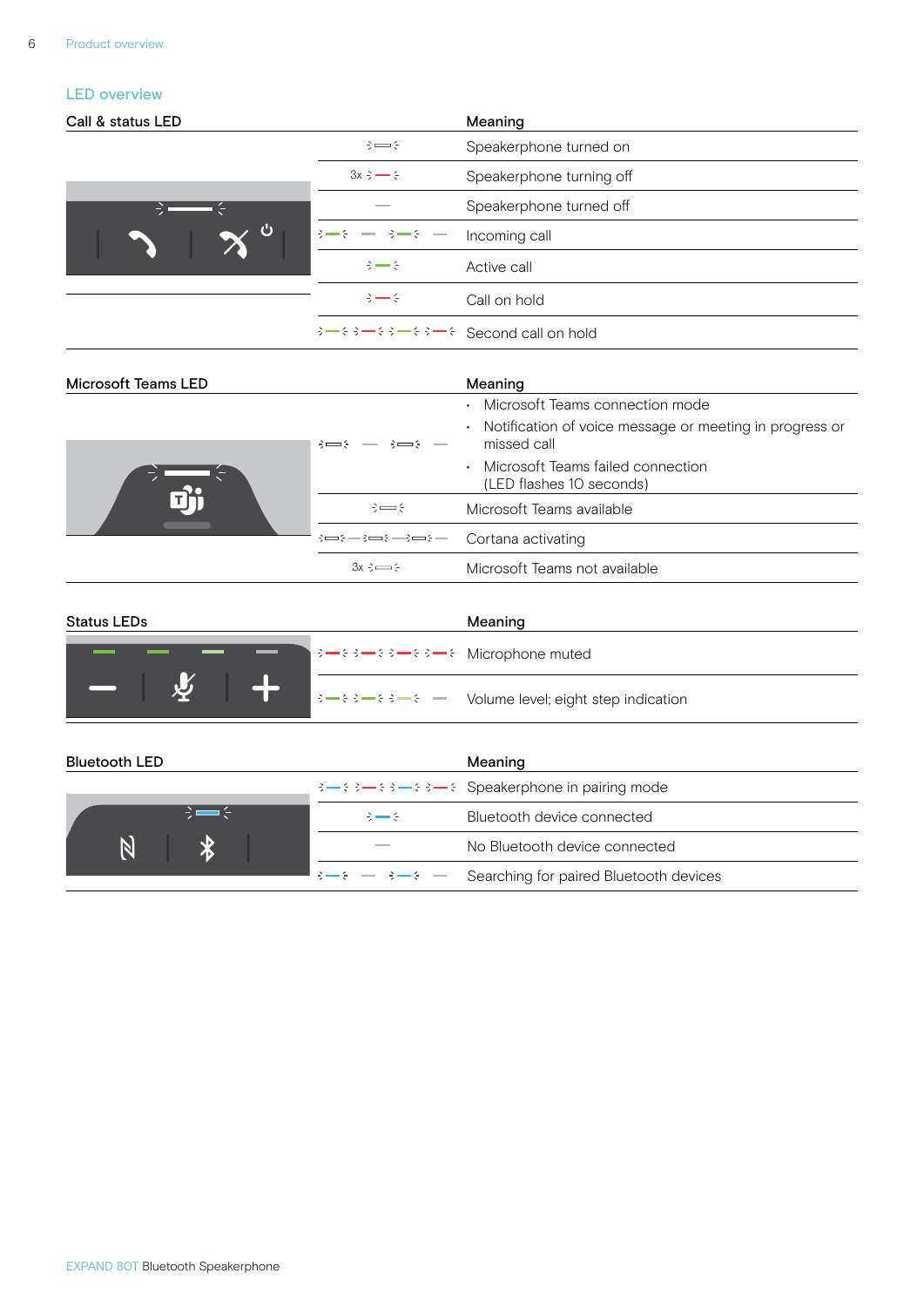## <span id="page-7-0"></span>Overview of the dongle



#### LED overview

| <b>LED</b>               | Meaning                                                                        |
|--------------------------|--------------------------------------------------------------------------------|
| $3 - 3 - 3 - 3 - 3 - 5$  | Dongle in pairing mode:<br>searching for Bluetooth devices to pair and connect |
| $3x \div 3$              | Pairing successful                                                             |
| $3x \div 3$              | Pairing failed                                                                 |
| $\rightarrow - + -$      | Dongle tries to connect to a Bluetooth device                                  |
| $\div$ $\div$            | Dongle and Bluetooth device connected                                          |
| <b>Contract Contract</b> | Incoming call                                                                  |
| $\div$ $\rightarrow$     | Outgoing / active call<br>Media playback                                       |
|                          |                                                                                |
| <b>Contract Contract</b> | Microphone of the connected Bluetooth device is muted                          |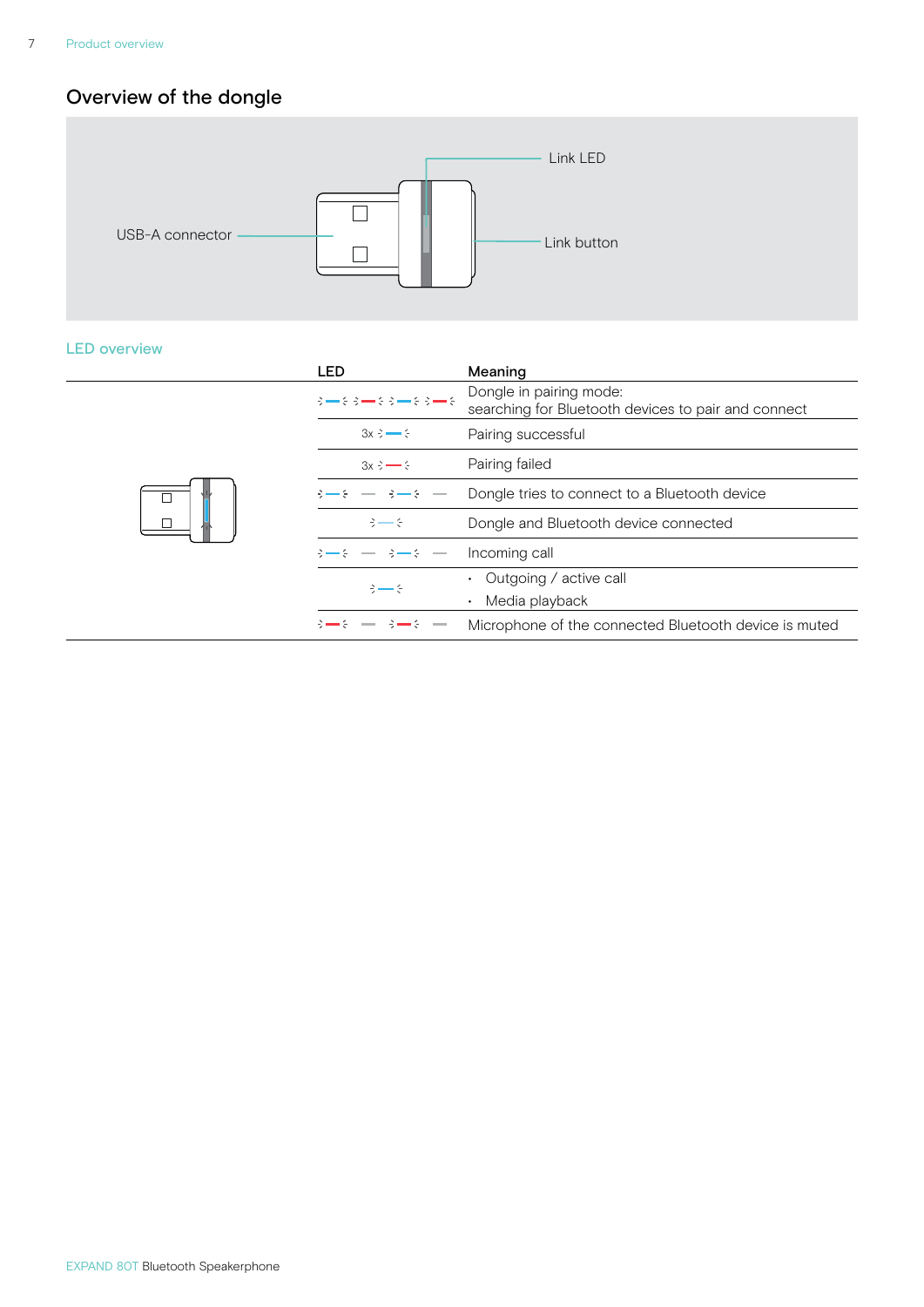## <span id="page-8-0"></span>Overview of expansion microphone

The expansion microphone EXPAND 80 Mic is available as an accessory. A list of accessories can be found on the product page at www.eposaudio.com.



#### LED overview

|  | LED                                             | Meaning                                     |
|--|-------------------------------------------------|---------------------------------------------|
|  | $\div$                                          | Expansion microphone turned on<br>$\bullet$ |
|  | white dimmed                                    | Media playback<br>$\bullet$                 |
|  | $\div$                                          | Incoming call                               |
|  | $\div$ $\div$                                   | Active call                                 |
|  |                                                 | Microsoft Cortana active<br>$\bullet$       |
|  | $3 \rightarrow 5 \rightarrow -5 \rightarrow -5$ | Call on hold                                |
|  | $\div$ $\rightarrow$                            | Microphone muted                            |

## Overview of the icons

|    | Tap the button            |               | Notes: Good to know       |
|----|---------------------------|---------------|---------------------------|
| 2x | Press the button twice    | 岑             | <b>LED</b> indications    |
| 3s | Press and hold the button | $\mathcal{D}$ | Voice prompt is announced |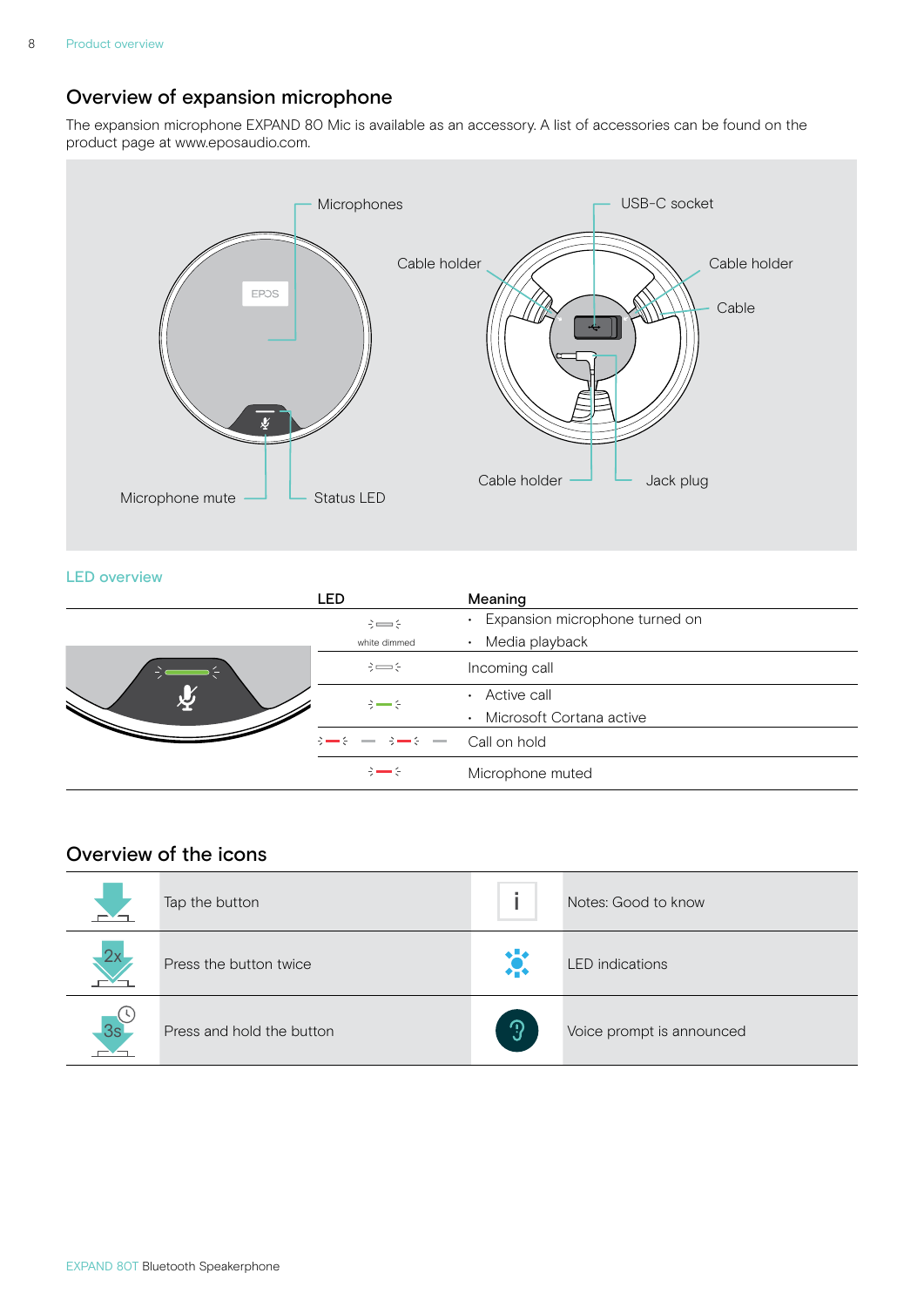# <span id="page-9-0"></span>Getting started

## Positioning the speakerphone and the expansion microphone(s)

You can use the speakerphone in meeting rooms with up to 7 participants.  $\triangleright$  Place the speakerphone in the middle of the table for optimal sound.



For larger rooms with more participants you can connect expansion microphones.

 $\triangleright$  Place the expansion microphone in the middle of the table and connect it - see next page.

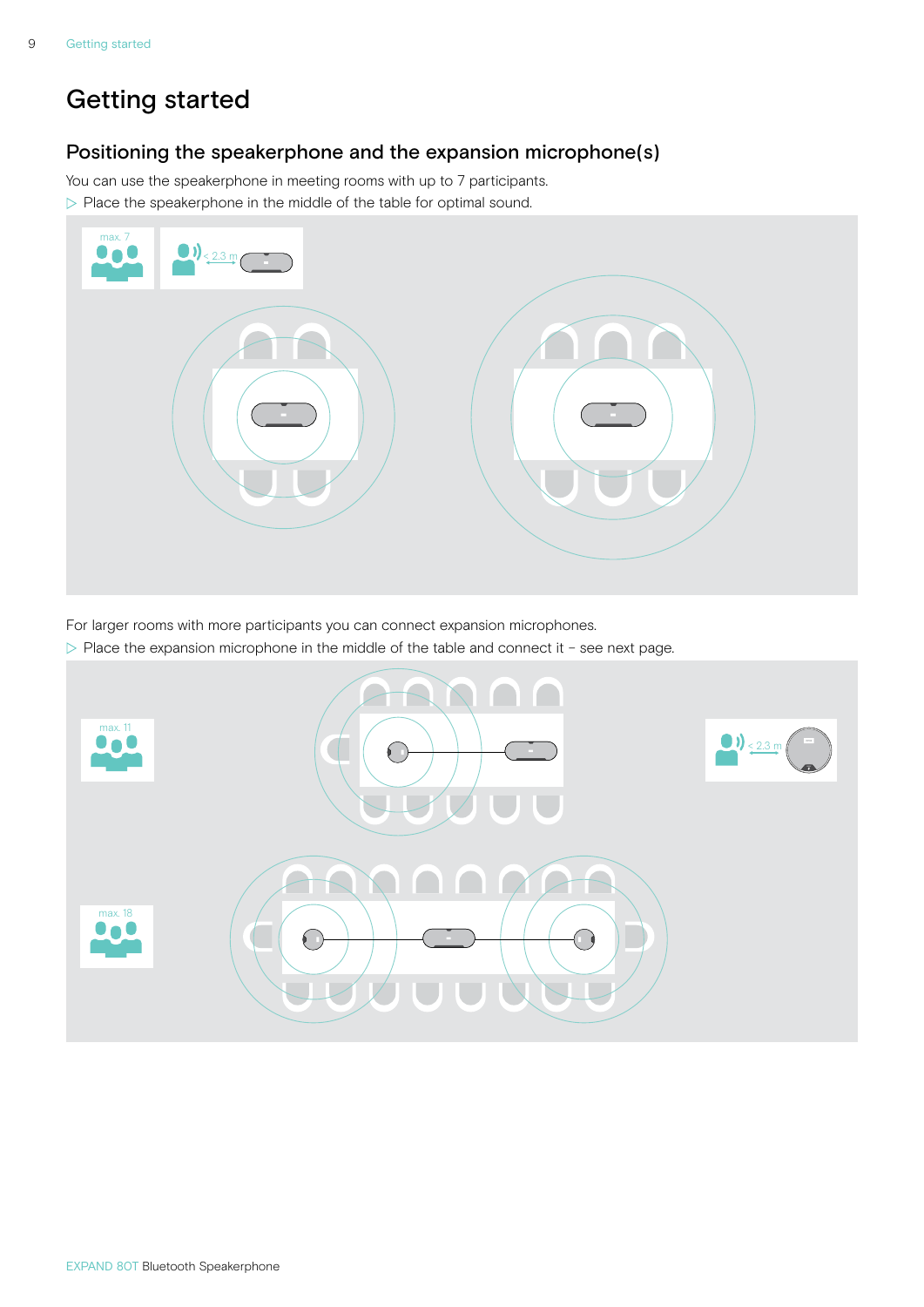## <span id="page-10-0"></span>Connecting the expansion microphone(s)



 $\triangleright$  Connect the microphone plug to one of the expansion microphone sockets. The expansion microphone turns on or off automatically with the speakerphone.



 $\triangleright$  Put the cable into the cable channel to secure it.



 $\triangleright$  Rotate the expansion microphone so that the mute button faces away from the speakerphone.





- $\triangleright$  Align the cable length on the table and roll up the excess cable.
- $\triangleright$  Secure the cable in the holders.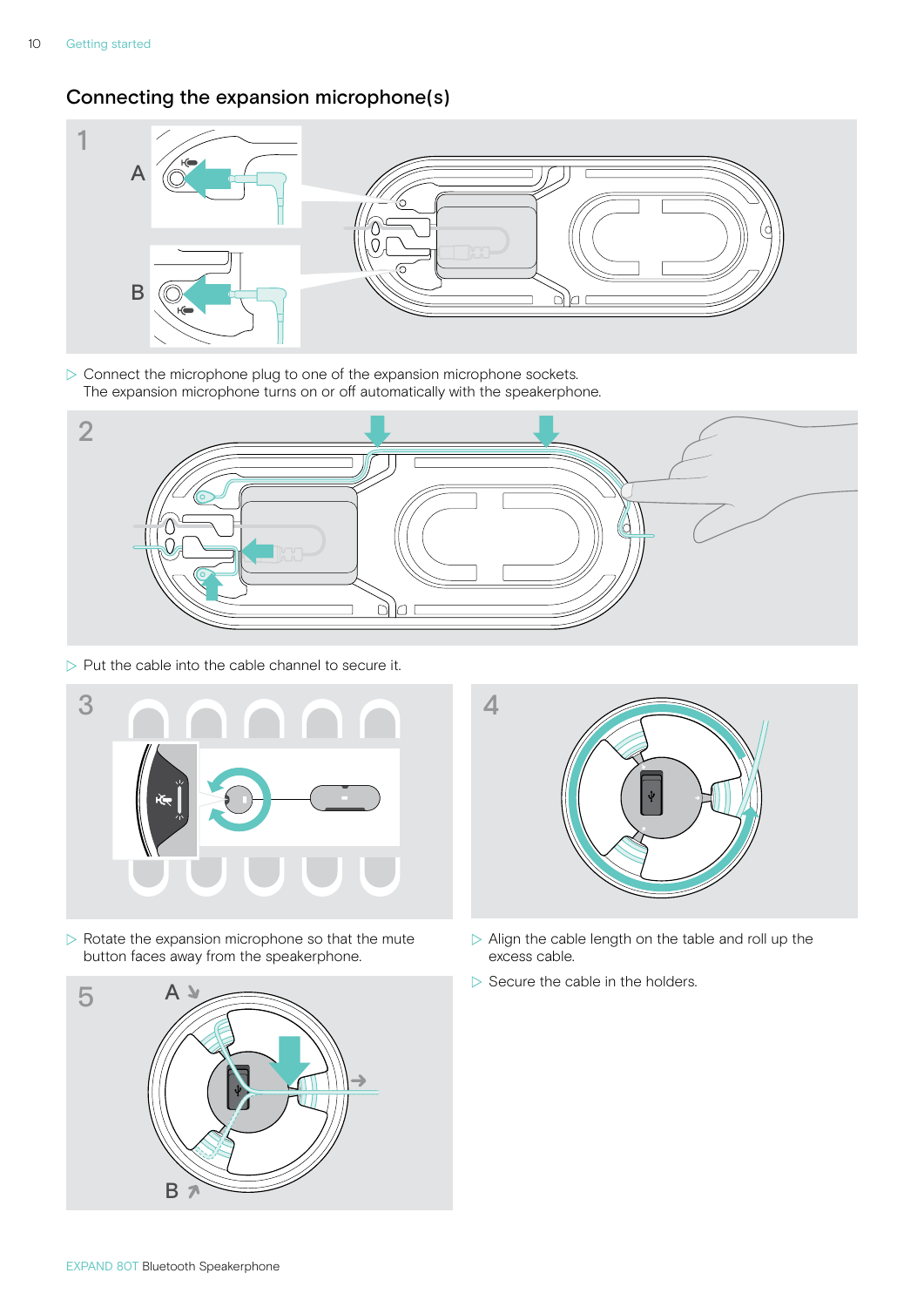## <span id="page-11-1"></span><span id="page-11-0"></span>Connecting the speakerphone to the mains power supply



- $\triangleright$  US: Flip out the two pins.
- $\triangleright$  EU/UK/AU: Select a suitable country adapter and slide it in.



 $\triangleright$  Connect the power supply to the power supply socket.



 $\triangleright$  Put the cable into the cable channel to secure it.







 $\triangleright$  Plug the power supply unit into a wall socket. The speakerphone switches on. The LED lights up white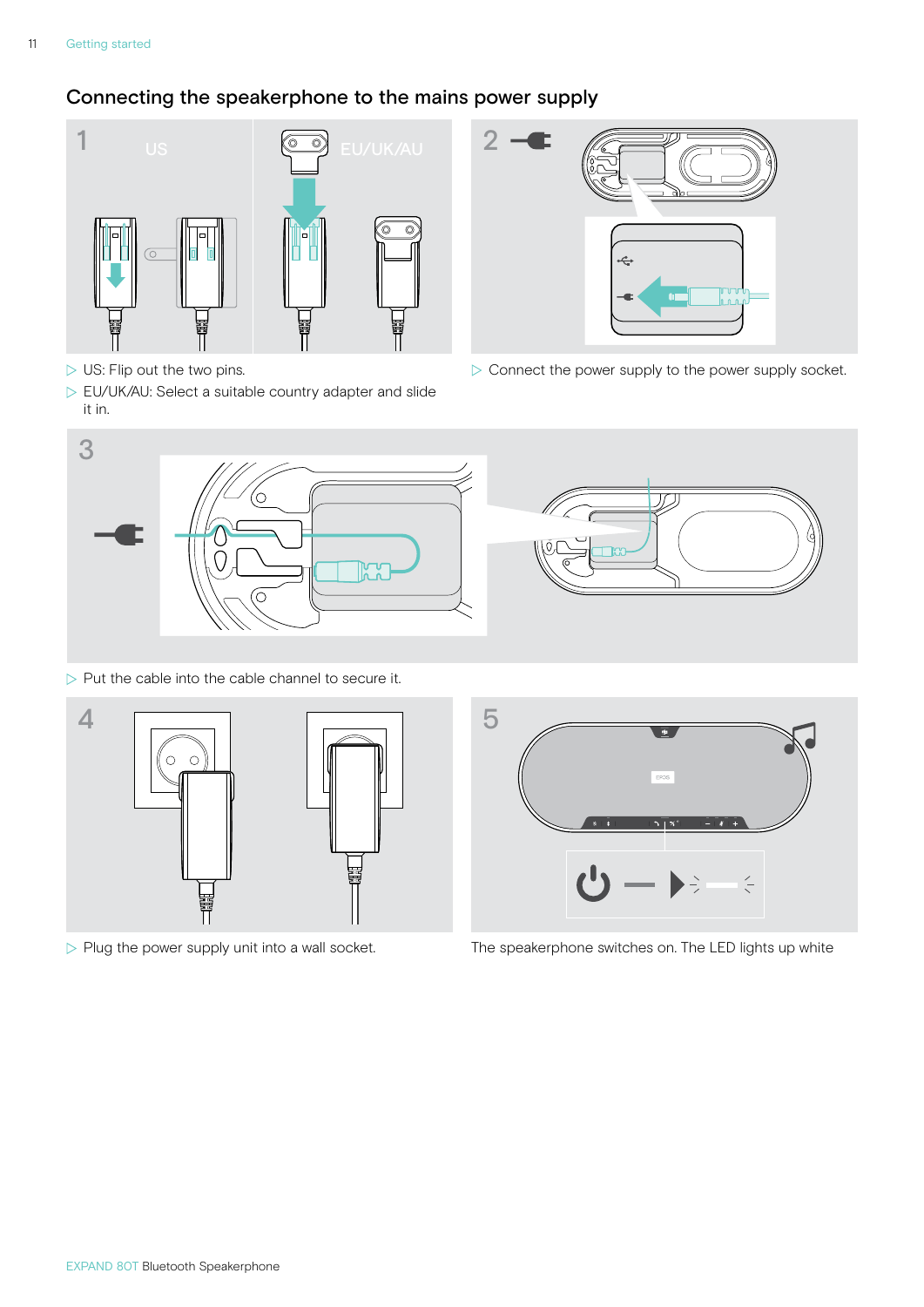## <span id="page-12-0"></span>Connection possibilities

The speakerphone can be connected via:



<span id="page-12-1"></span>

A: USB cable **B:** B: Bluetooth via NFC **C: Bluetooth C: Bluetooth D: Bluetooth** via dongle

## A: Connecting via USB cable



 $\triangleright$  Connect the USB plug to the USB socket.



 $\triangleright$  Put the cable into the cable channel (A or B) to secure it.



▶ Connect the USB connector directly to a USB-C port or to a USB-A port using the included adapter. The speakerphone turns on automatically. The LED lights up white.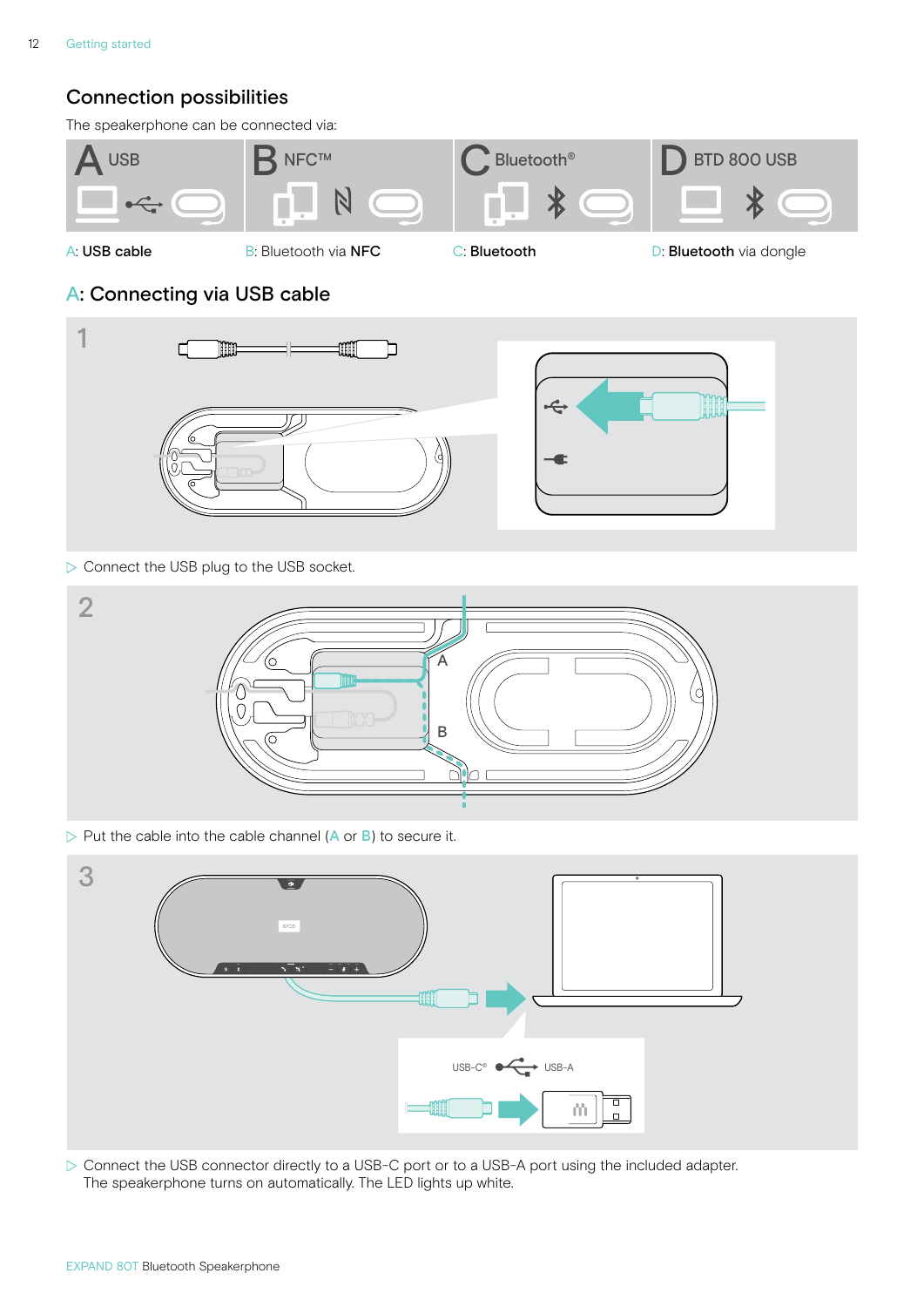## <span id="page-13-1"></span><span id="page-13-0"></span>B | C | D About pairing and using with wireless Bluetooth<sup>®</sup> devices



The transmitted radio waves of mobile phones can impair the operation of sensitive and unprotected devices.

 $\triangleright$  Only make calls with the speakerphone in locations where wireless Bluetooth transmission is permitted.

The speakerphone complies with the Bluetooth 5.0 standard. In order to transmit data wirelessly, you have to pair your speakerphone with Bluetooth devices that support "hands free profile" (HFP), "headset profile" (HSP) or "advanced audio distribution profile" (A2DP).

The speakerphone can be paired to:

- a mobile device: via NFC™ (B, see page [14\)](#page-14-1) or via Bluetooth (C, see page [15\)](#page-15-1) or
- the BTD 800 USB dongle: via Bluetooth (D, see page [16\)](#page-16-1).

The speakerphone can be set to personal or shared mode (see page [28](#page-28-1)). The default setting is shared mode. In this mode pairing must be performed every time when connecting a device via Bluetooth.

Default functionality (shared mode):



The speakerphone can save up to eight paired Bluetooth devices. If you pair the speakerphone with a ninth Bluetooth device, the saved connection profile of the least recently used device will be overwritten. If you want to re-establish a connection with this device, you have to pair the speakerphone again.



The speakerphone can be wirelessly connected to two devices at the same time.

You can only connect another device by disconnecting one of the already connected devices.



The speakerphone can be used wirelessly with a computer. You can use:

- the computer's built in Bluetooth functionality or
- the BTD 800 USB dongle.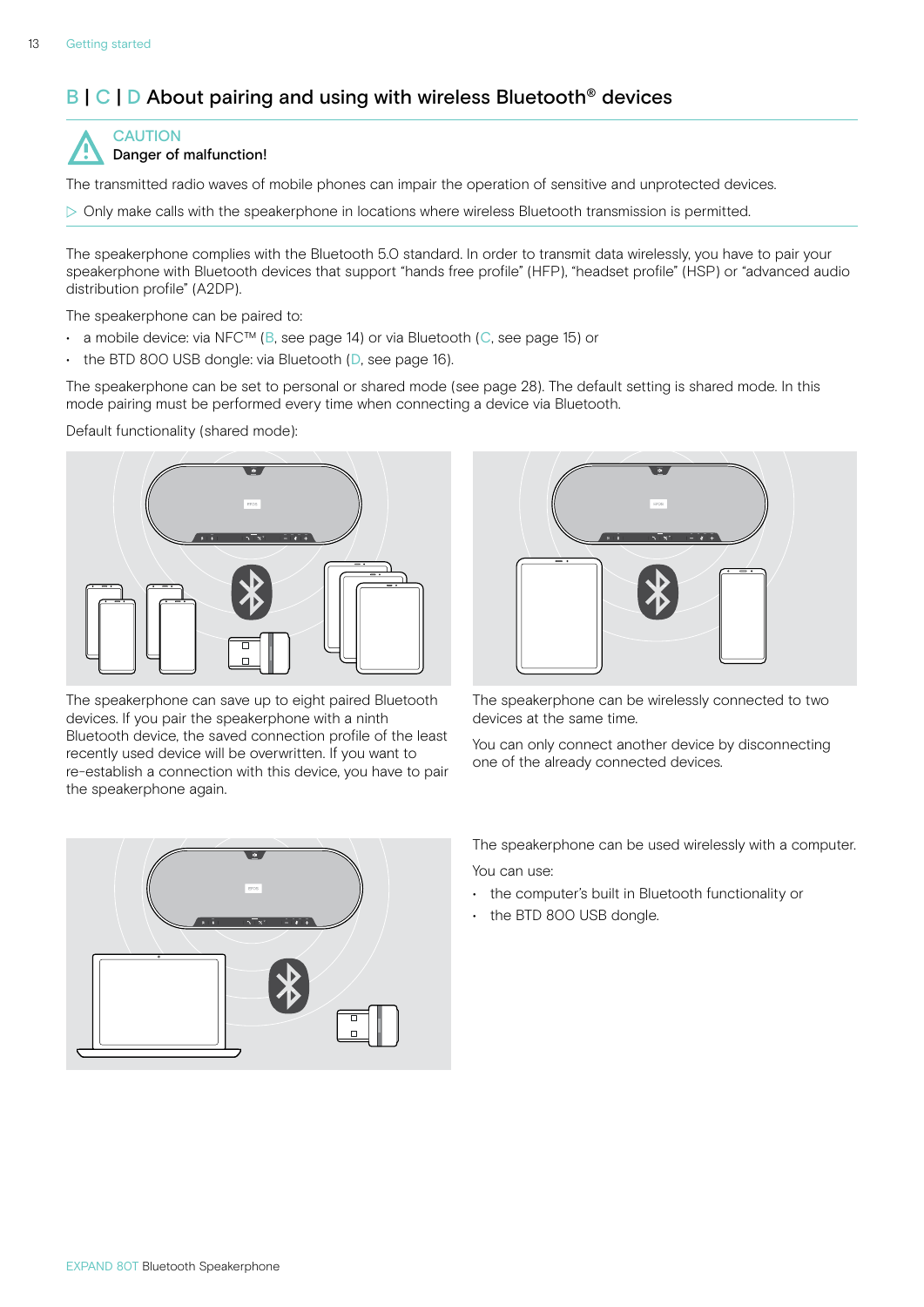## <span id="page-14-1"></span><span id="page-14-0"></span>B: Pairing the speakerphone and a mobile device via NFC™



 $\triangleright$  Activate Bluetooth and NFC (Near Field Communication) on your mobile device – see instruction manual of your mobile device.



 $\triangleright$  Move the mobile device in small circles directly above the NFC area of the speakerphone.



Once the speakerphone is paired with the mobile device, the LED lights up blue.

**i** If required: Confirm the speakerphone on your mobile devices.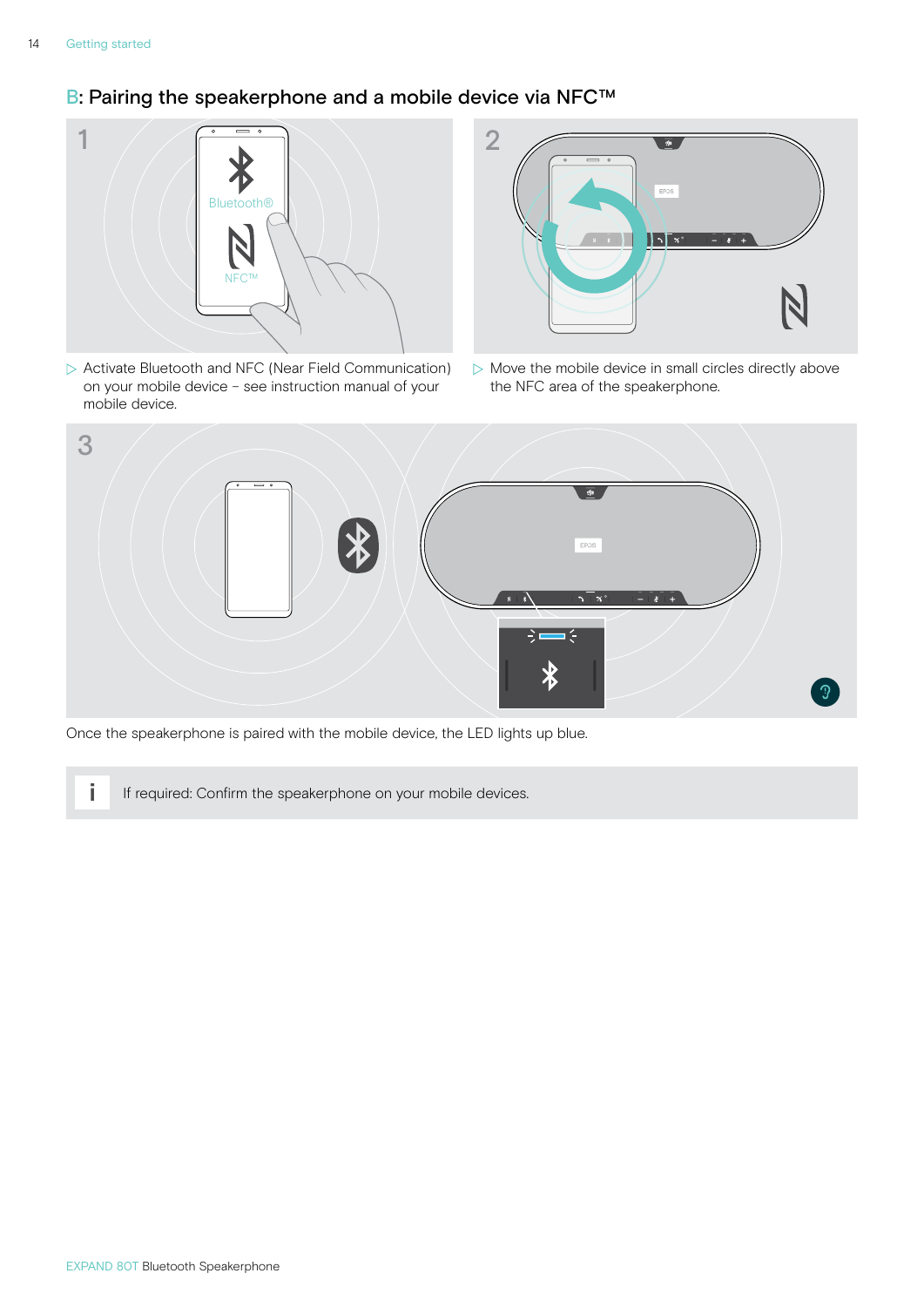## <span id="page-15-1"></span><span id="page-15-0"></span>C: Pairing the speakerphone and a mobile device via Bluetooth®



 $\triangleright$  Press and hold the Bluetooth button until the LED flashes blue and red. The speakerphone is in pairing mode.



- $\triangleright$  Select "EPOS EXPAND 80T"\* to establish a Bluetooth connection to the speakerphone.
	- \* You can change the default name via EPOS Connect.



- $\triangleright$  Enable the Bluetooth visibility on your mobile device see instruction manual of your mobile device.
- $\triangleright$  Start a search for Bluetooth devices. All available devices in the proximity of the mobile device are displayed.



Once the speakerphone is paired with the mobile device, the LED lights up blue.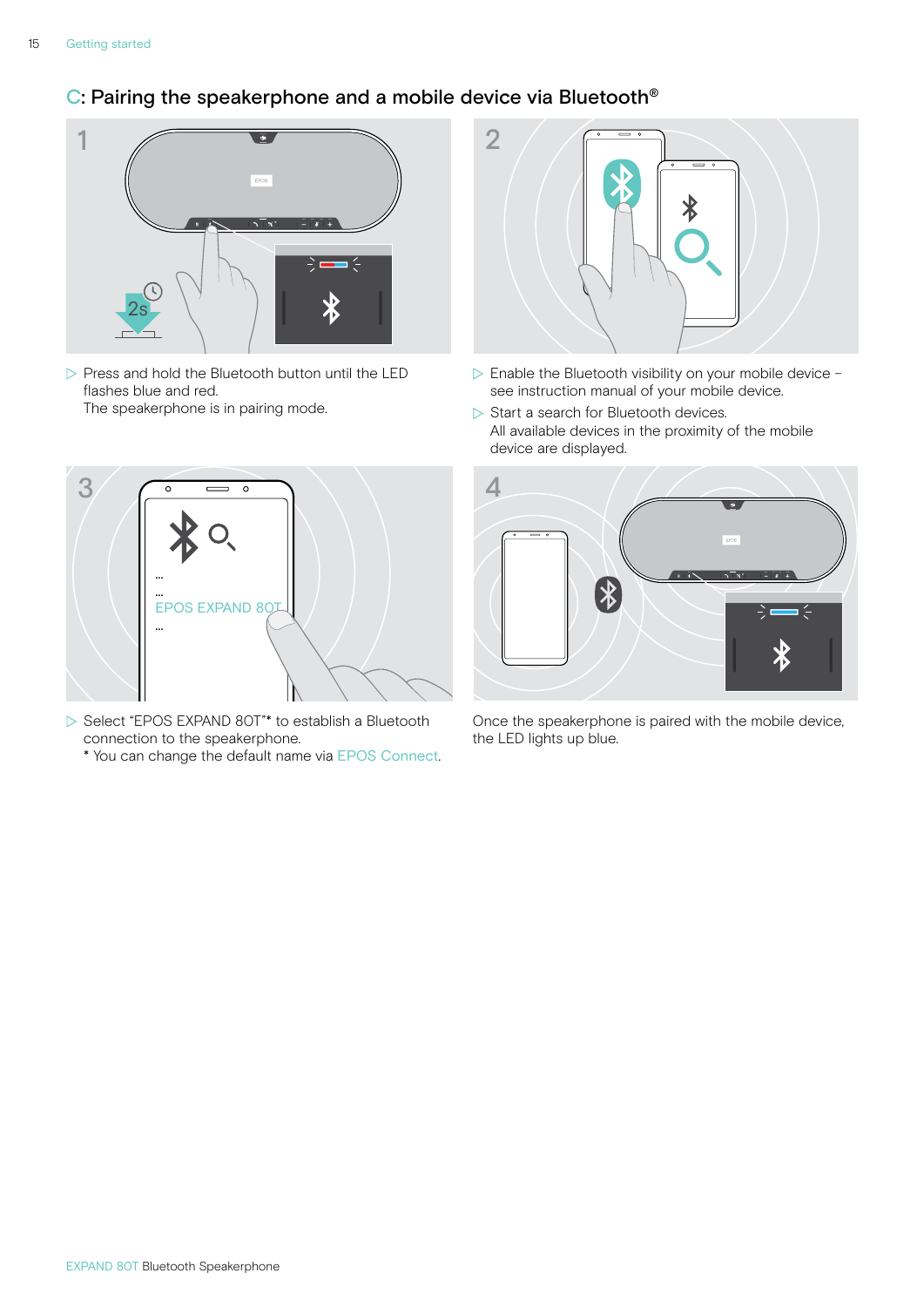i

## <span id="page-16-1"></span><span id="page-16-0"></span>D: Connecting the Bluetooth® dongle to a computer and pairing the speakerphone

To connect the speakerphone wirelessly with a computer, use the BTD 800 USB dongle. The dongle and the speakerphone in the bundle are already paired.







 $\triangleright$  Release the dongle from the storage.  $\triangleright$  Plug the dongle into the USB port of your computer.

searching.

Once the speakerphone is connected with the dongle, the speakerphone LED lights up blue and the dongle LED switches to dimmed blue.



To manually pair the speakerphone and the dongle, activate the pairing mode for both:

 $\triangleright$  Press and hold the speakerphone's Bluetooth button and the dongle's button until the LEDs alternately flash blue and red. Once the dongle and the speakerphone are connected, the speakerphone lights up blue and the dongle lights up dimmed blue.

#### Automatic Microsoft Teams connect



Once the connection is successfully established to your USB or Bluetooth device, the speakerphone attempts to connect to Microsoft Teams. The LED pulses white until the speakerphone and Microsoft Teams are connected. Afterwards the speakerphone shows Microsoft Teams notifications (see page [27](#page-27-1)) and Cortana is ready to use (see page [27\)](#page-27-2).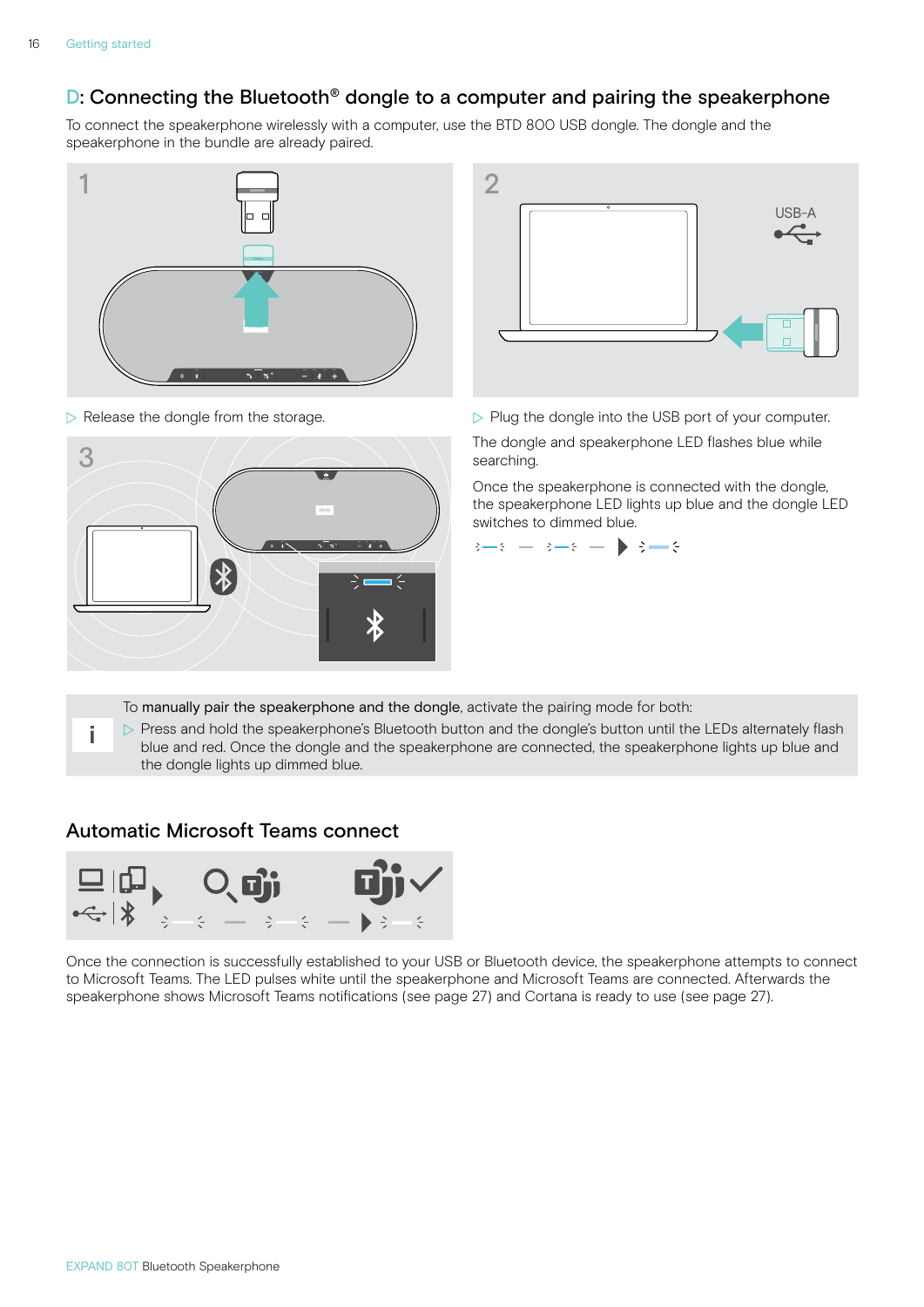## <span id="page-17-1"></span><span id="page-17-0"></span>Installing EPOS software

The free EPOS software allows you to add value to your EPOS products. It enables easy set-up, configuration and update of your speakerphone.

Examples of supported settings and configurations in EPOS Connect:

- Bluetooth on/off,
- Device name
- Personal/shared mode,
- Manage pairing list
- Sounds and notifications including voice prompt language
- Factory reset

EPOS Connect offers further configurations and additional settings – see options in the software.



- $\triangleright$  Download the software from www.eposaudio.com/connect.
- $\triangleright$  Install the software. You need administrator rights on your computer – if necessary, contact your IT department.
- To make calls via the computer:
- $\triangleright$  Install a softphone (VoIP Software) or ask your admin for support.

## Changing Audio settings for the speakerphone – Microsoft® Windows



Windows usually changes the Audio settings automatically if you connect a new device.

If the speakerphone is connected but you hear no sound:

- $\triangleright$  Right-click the Audio icon.
- $\triangleright$  Select under output EXPAND 80T as speaker.
- $\triangleright$  Select under input EXPAND 80T as microphone.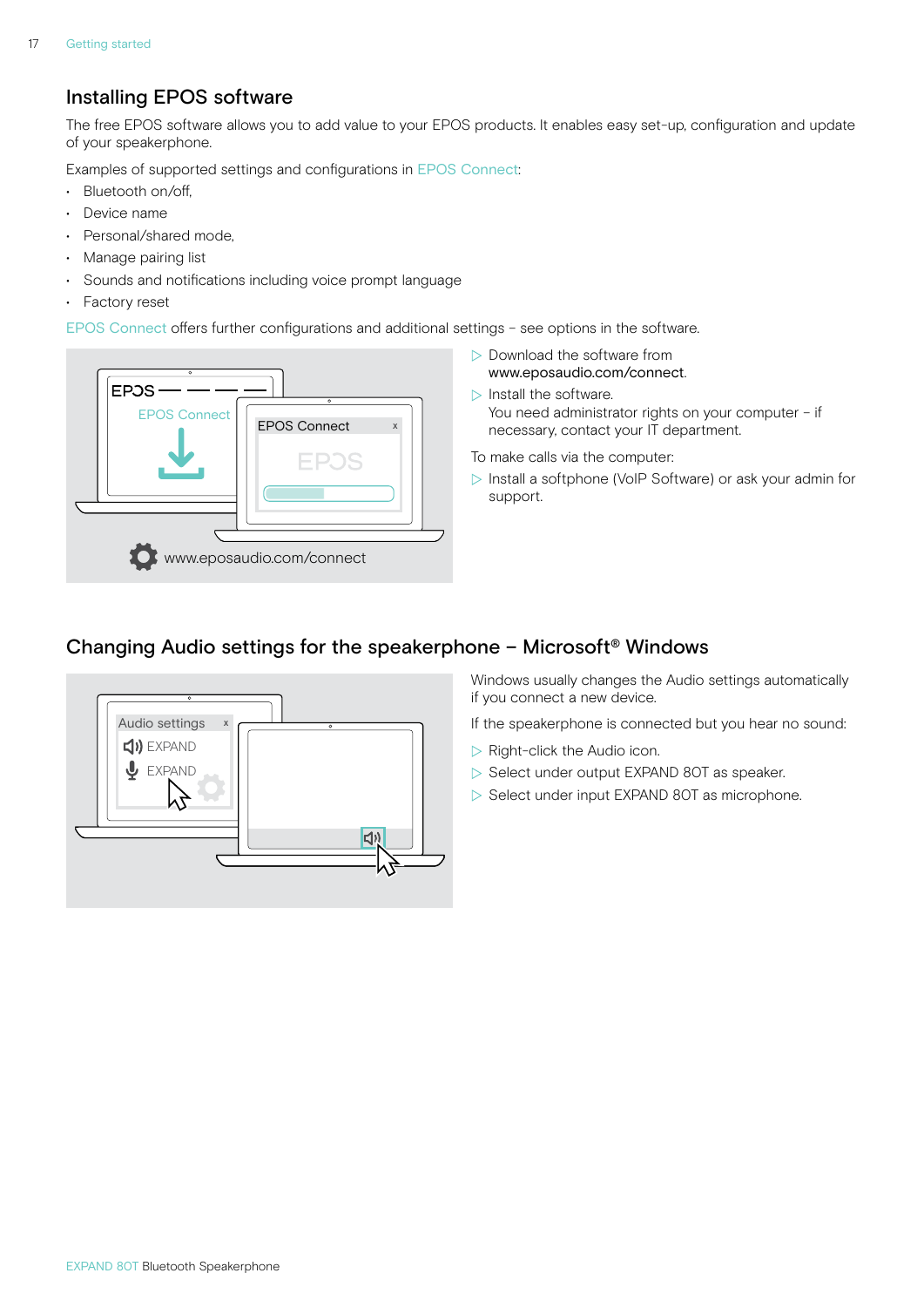# <span id="page-18-0"></span>Using the speakerphone

## <span id="page-18-1"></span>Turning the speakerphone and the expansion microphone(s) on



 $\triangleright$  Press the Power on/off button.

The LED lights up white. The expansion microphone turns on automatically and the LED lights up dimmed.

## Connecting / disconnecting Bluetooth® devices

#### Connecting Bluetooth devices

Depending on the setting for personal/shared mode (see page [28\)](#page-28-1).

#### A: Shared mode

The speakerphone is by default in shared mode. In this mode pairing must be performed every time when connecting a device via Bluetooth.

- B NFC see page [14](#page-14-1) or
- C Bluetooth see page [15](#page-15-1) or
- D Dongle see page [16](#page-16-1)

#### B: Personal mode

The speakerphone will by default attempt to connect to the two last connected Bluetooth devices.



 $\triangleright$  Activate Bluetooth on the paired device(s).

The LED flashes blue while the speakerphone attempts to connect to previously paired Bluetooth device(s). Once the connection is successfully established, the LED lights up blue.

If the Bluetooth LED does not flash blue (automatic search after switch-on):

 $\triangleright$  Press the Bluetooth button to connect manually.

Only two out of the maximum eight paired Bluetooth devices can be simultaneously connected to the speakerphone.

The search for paired devices will timeout if no devices are found. After this, connections must be established manually on the paired Bluetooth device or by pressing the Bluetooth button on the speakerphone

i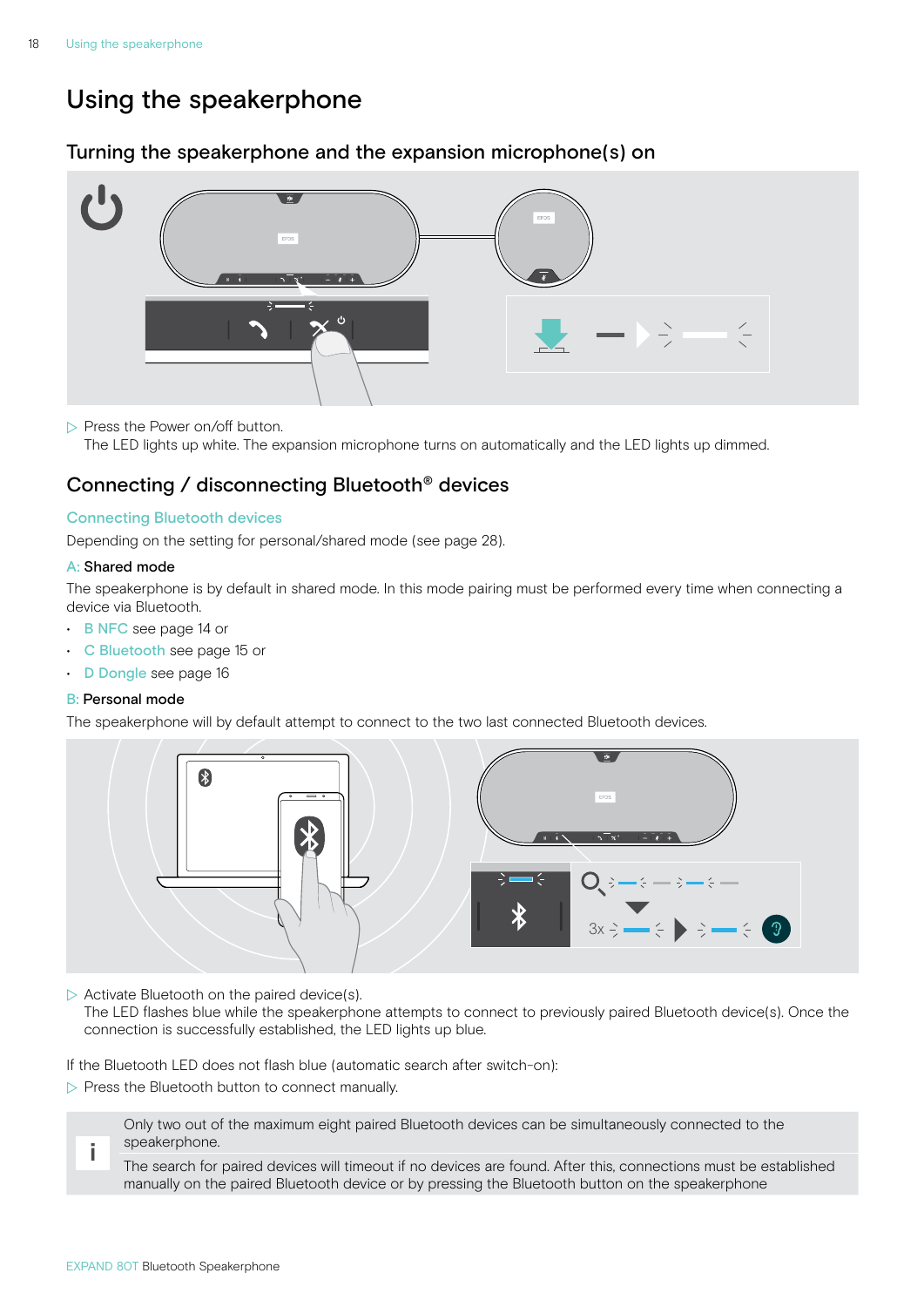#### <span id="page-19-0"></span>Disconnecting Bluetooth device(s)



 $\triangleright$  Press the Bluetooth button. The LED turns off. OR Deactivate Bluetooth on the connected device. To re-connect paired Bluetooth devices (personal mode only):

 $\triangleright$  Press the button again.



## Turning the speakerphone and the expansion microphone(s) off

 $\triangleright$  Press and hold the Power on/off button.

The LED flashes red 3 times and turns off. All volume settings are saved. The expansion microphone turns off.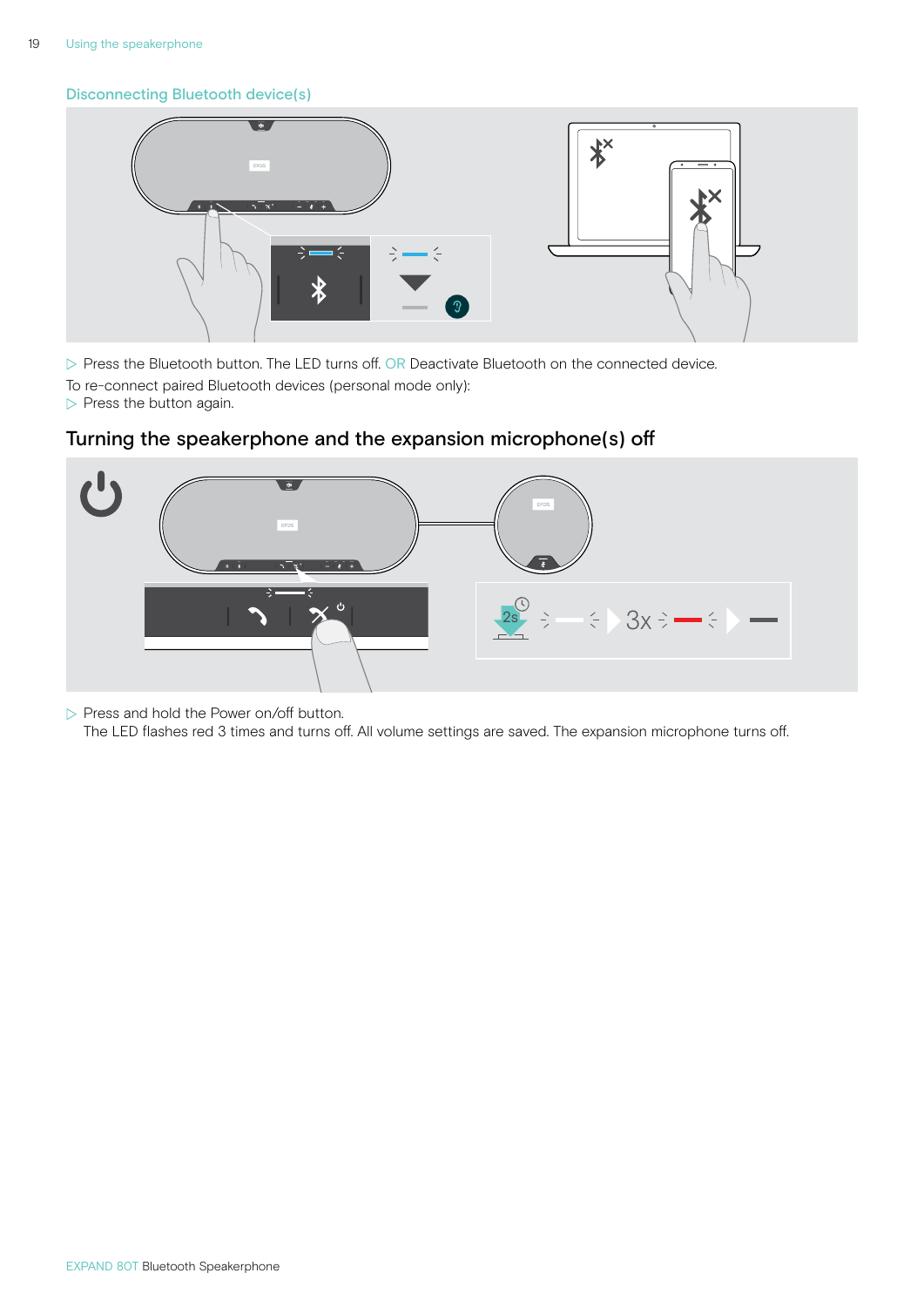## <span id="page-20-1"></span><span id="page-20-0"></span>Adjusting the volume



You can adjust three independent volume settings for the speakerphone:

- 1. Call volume: during an active call
- 2. Audio volume: during audio streaming
- 3. Volume for ring tone, tones and voice prompts: in idle mode – no active call or audio streaming

#### Increasing the volume **Decreasing the volume** Decreasing the volume



 $\triangleright$  Press the button +  $\triangleright$  Press the button – LEDs and volume will be increased or reduced by half step with each button press.

## Adjusting the Speakerphone's microphone volume for softphones



- 
- $\triangleright$  Initiate a call on your connected device to someone who will help you find the correct volume setting for your microphone.
- $\triangleright$  Change the microphone volume in your softphone application and/or in your PC audio application.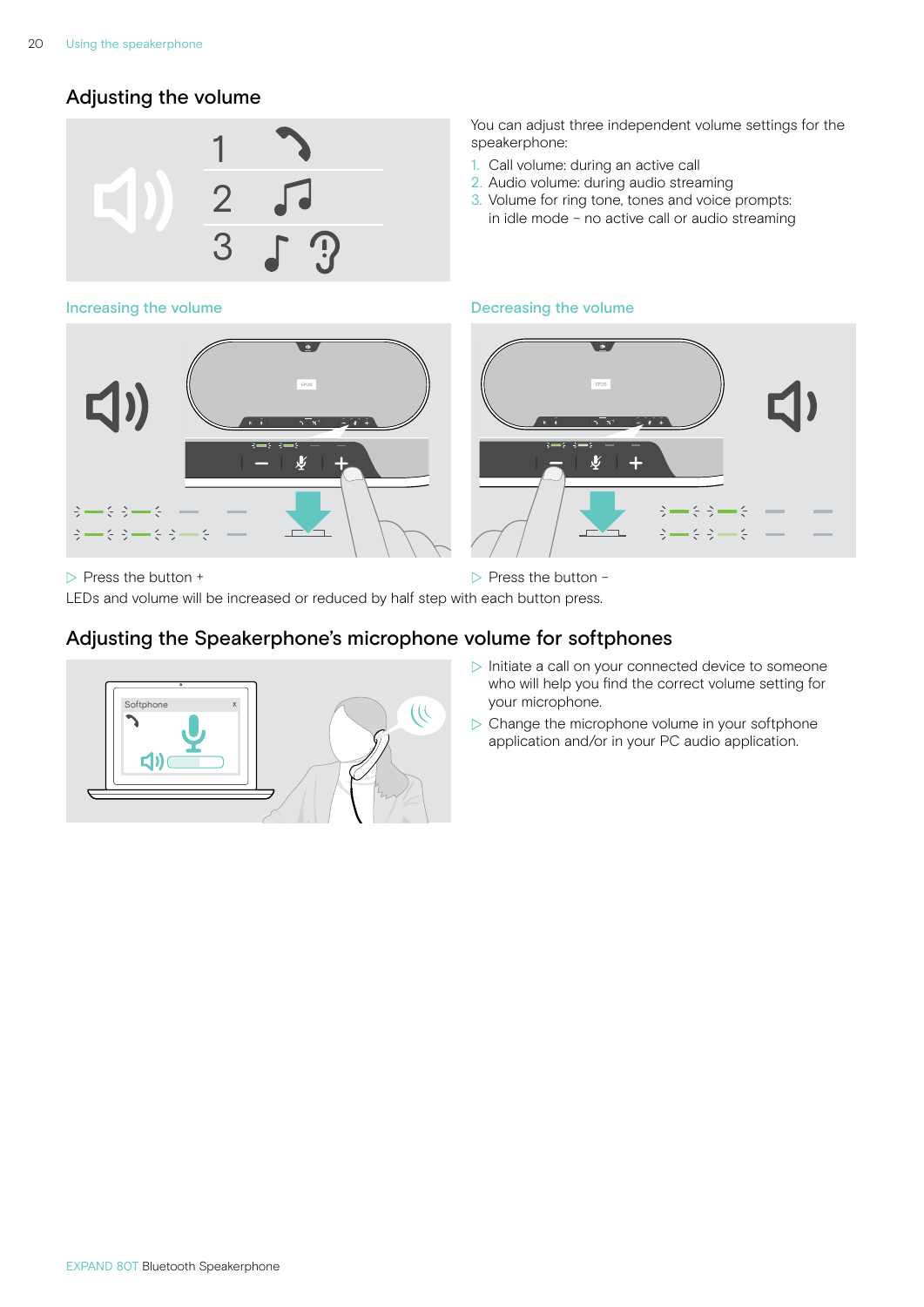## <span id="page-21-0"></span>Muting the microphone(s)



 $\triangleright$  Press the Microphone mute button. The LEDs light up red.



#### Muting the microphone **Muting the microphone** Unmuting the microphone



- $\triangleright$  Press the button again. The LEDs turn off.
- If you use one or two expansion microphone(s):
- $\triangleright$  Press the Microphone mute button on the speakerphone or on the expansion microphone. All microphones will be muted or unmuted.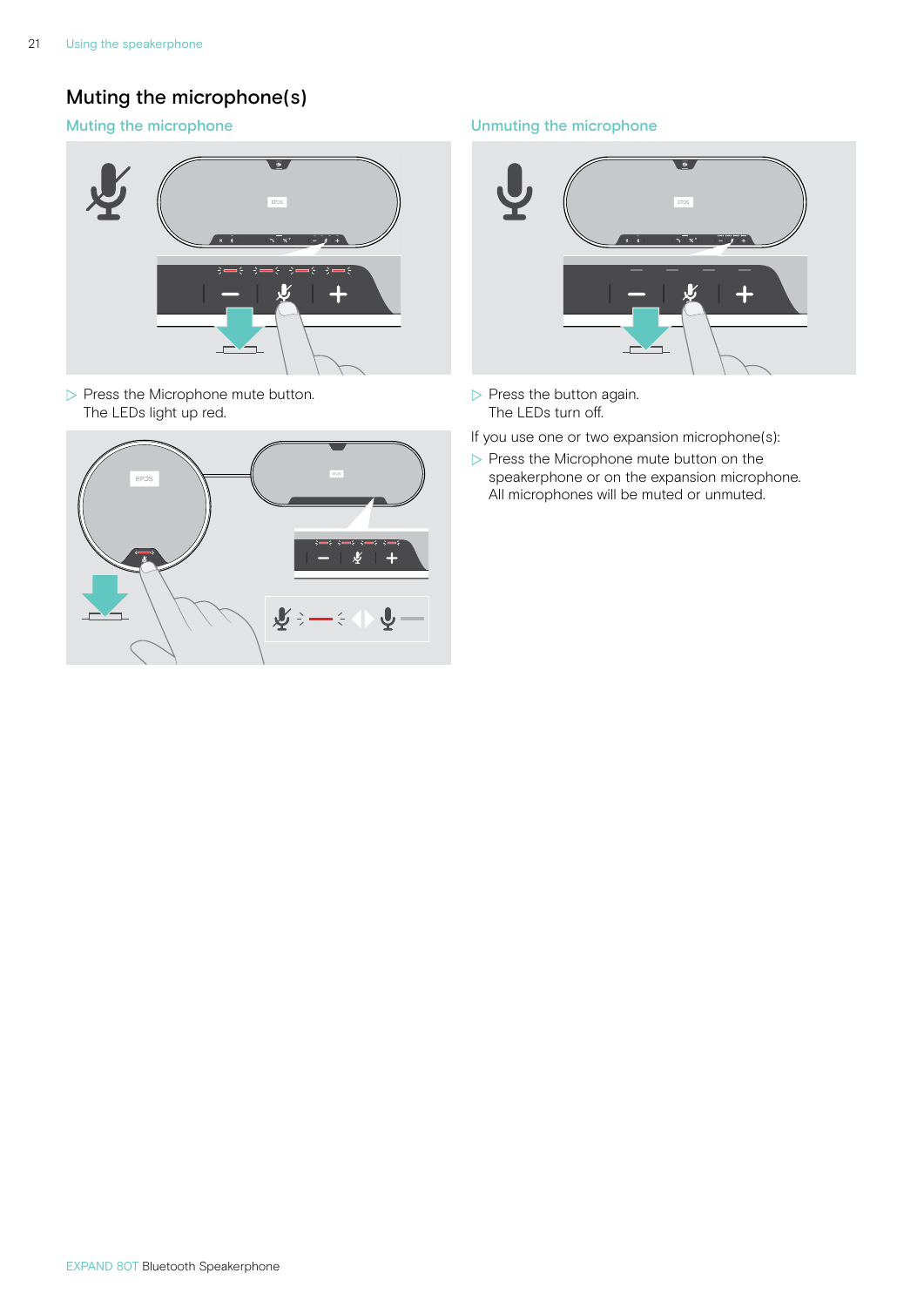# <span id="page-22-1"></span><span id="page-22-0"></span>Making calls using the speakerphone

## Making a call



 $\triangleright$  Initiate the call on your connected device. The LED lights up green.

If your call is not automatically transferred to the speakerphone:

 $\triangleright$  Press the speakerphone's hook off button  $\lambda$ , or use call transfer functionality on the mobile device.

## Accepting/rejecting/ending a call



When you receive a call: You hear a ring tone and the LED flashes green.

#### Accept/hold a call



Reject/end a call

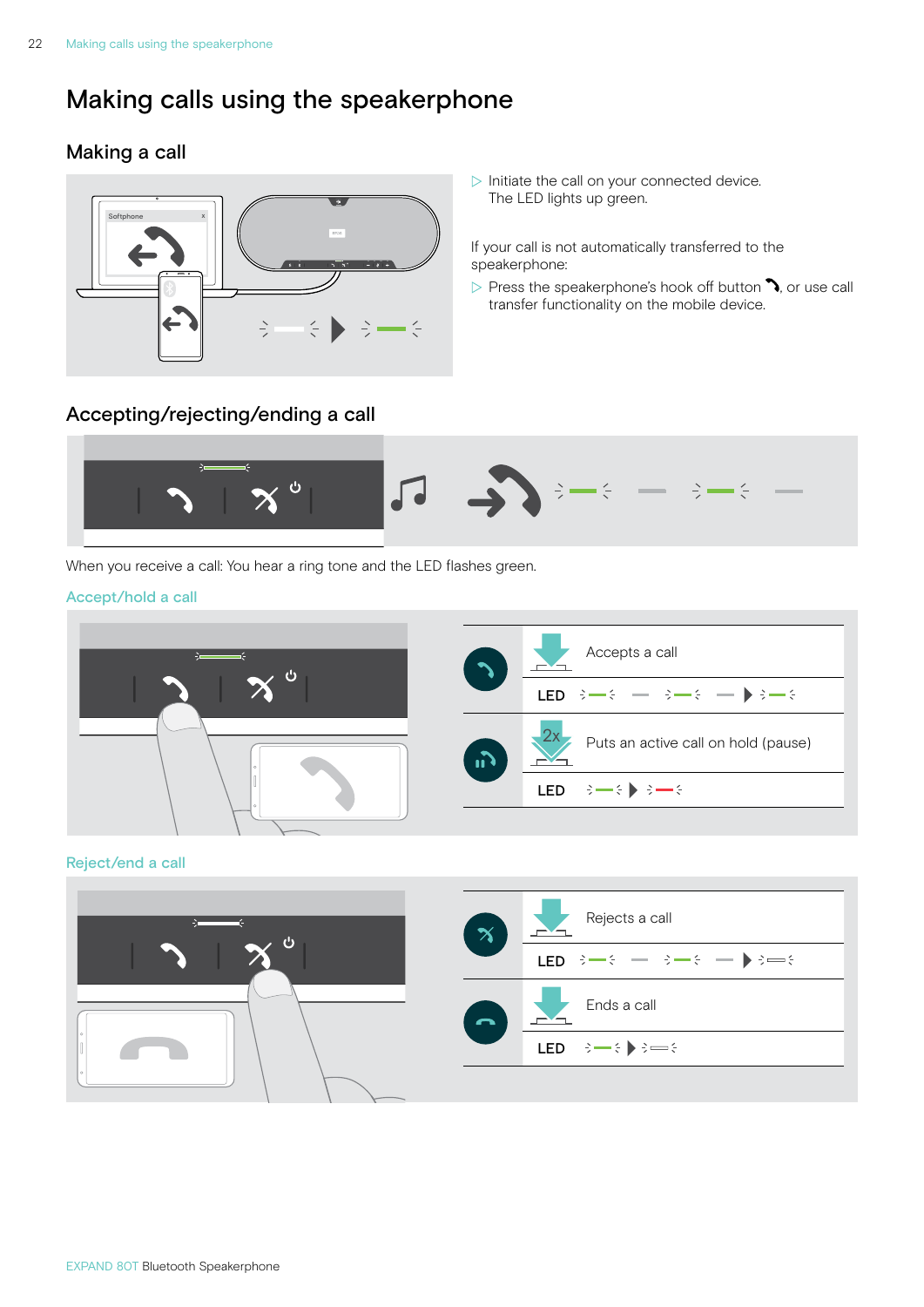## <span id="page-23-0"></span>Redialing



## Using the voice assistant

Voice assistant will only be supported for device(s) connected via Bluetooth. Available functionality depends on the connected device. For Microsoft Cortana: see page [27.](#page-27-2)

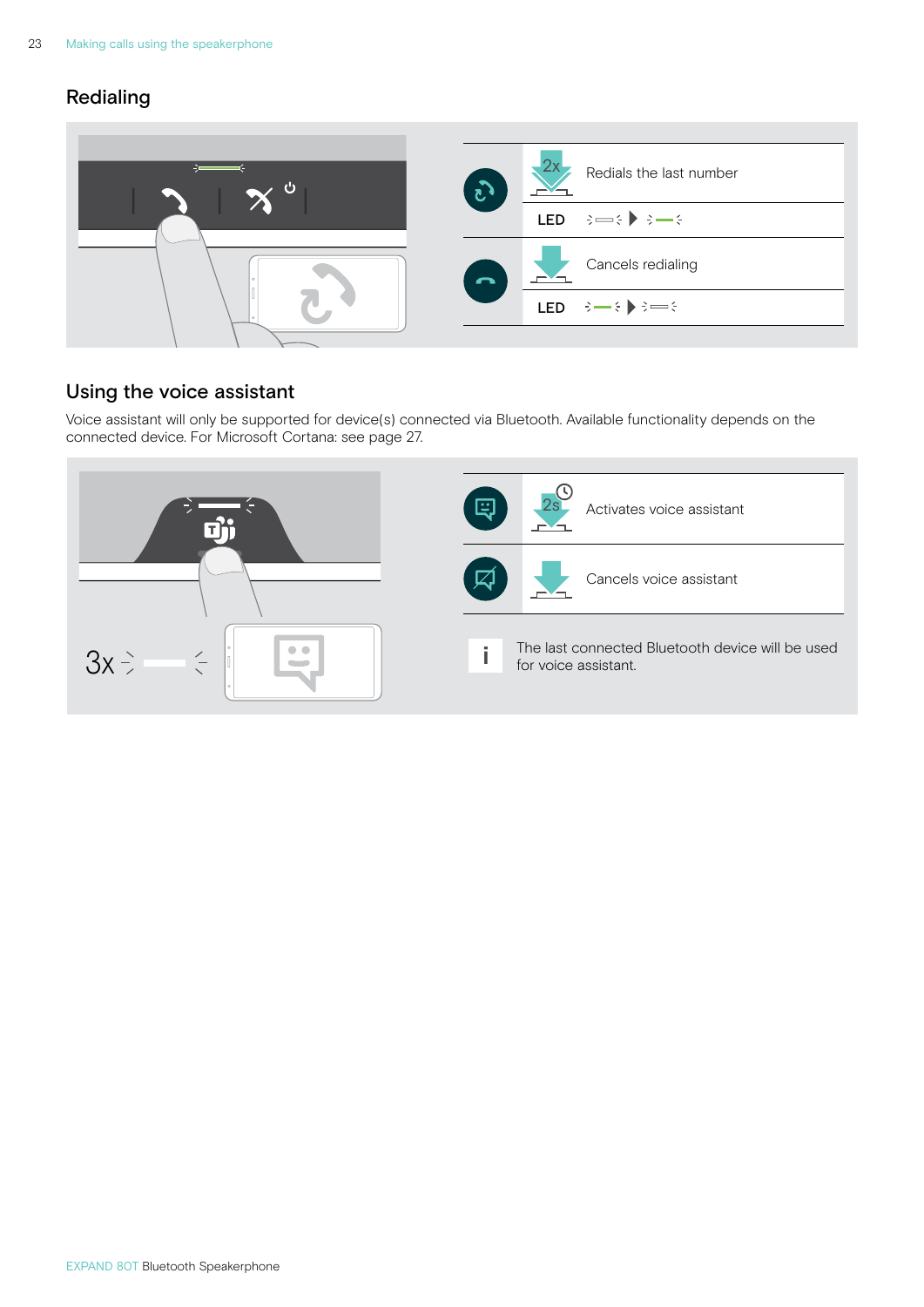## <span id="page-24-0"></span>Managing multiple calls



You can use the speakerphone with up to three connected devices, one connected via USB and two via Bluetooth. Two calls can be managed simultaneously. If you receive a call during an active call, a knock on tone will be played.

#### Accept second call



#### Reject second call

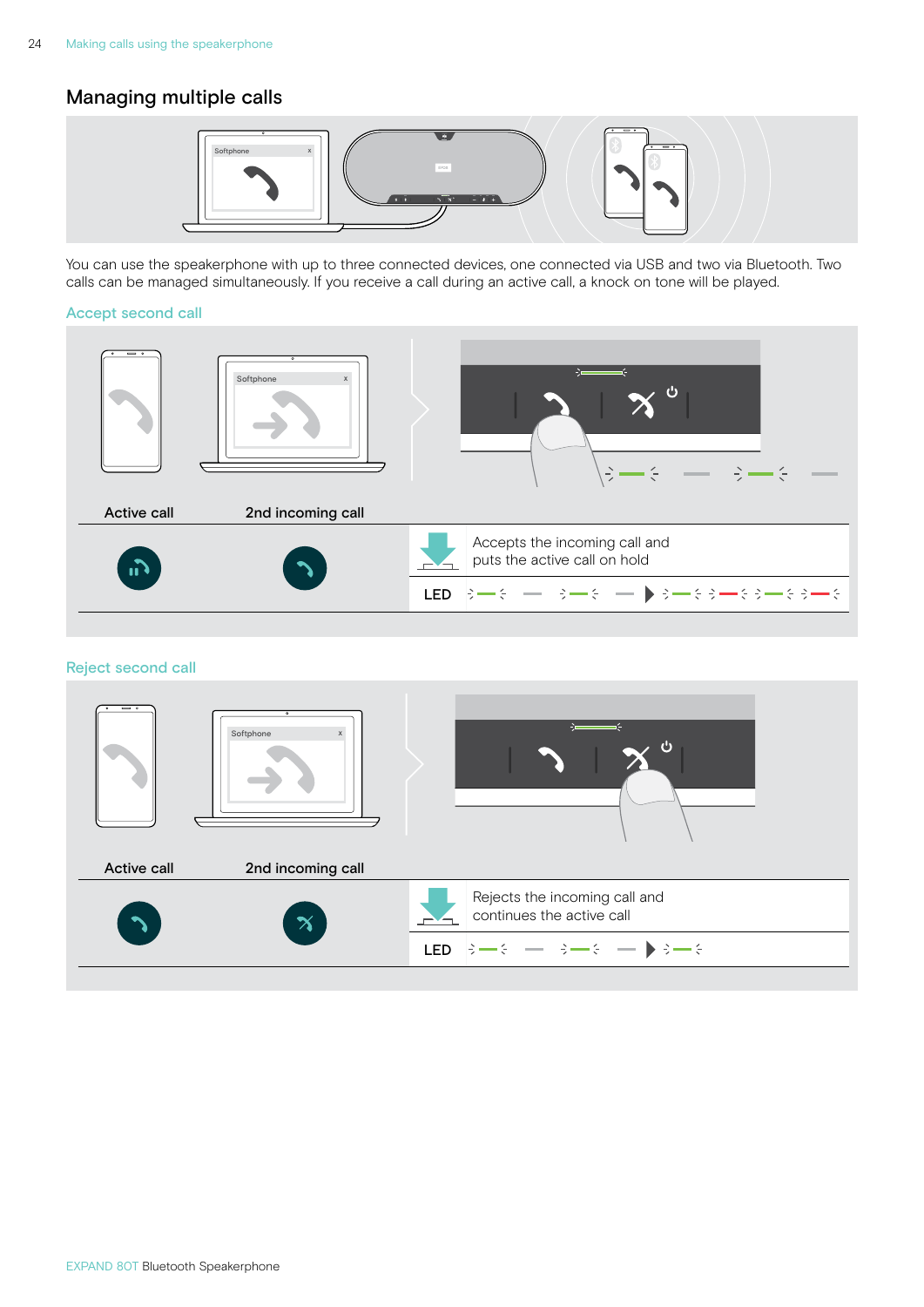#### Toggle between calls



#### End call

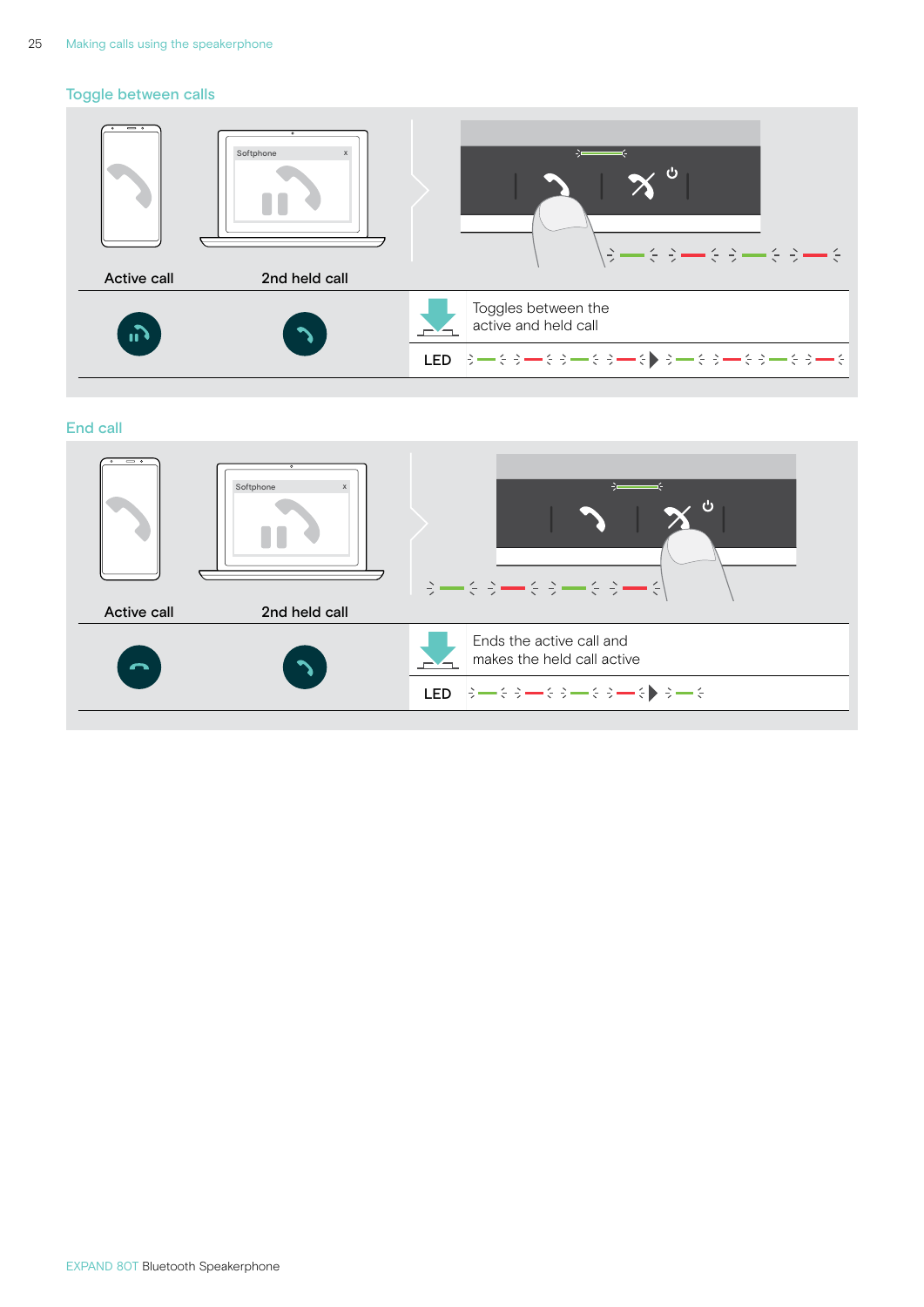## <span id="page-26-0"></span>Merging calls – Conference

Two calls – one via USB, the other via Bluetooth – can be merged in a conference.

#### Merge/unmerge calls



#### End merged calls

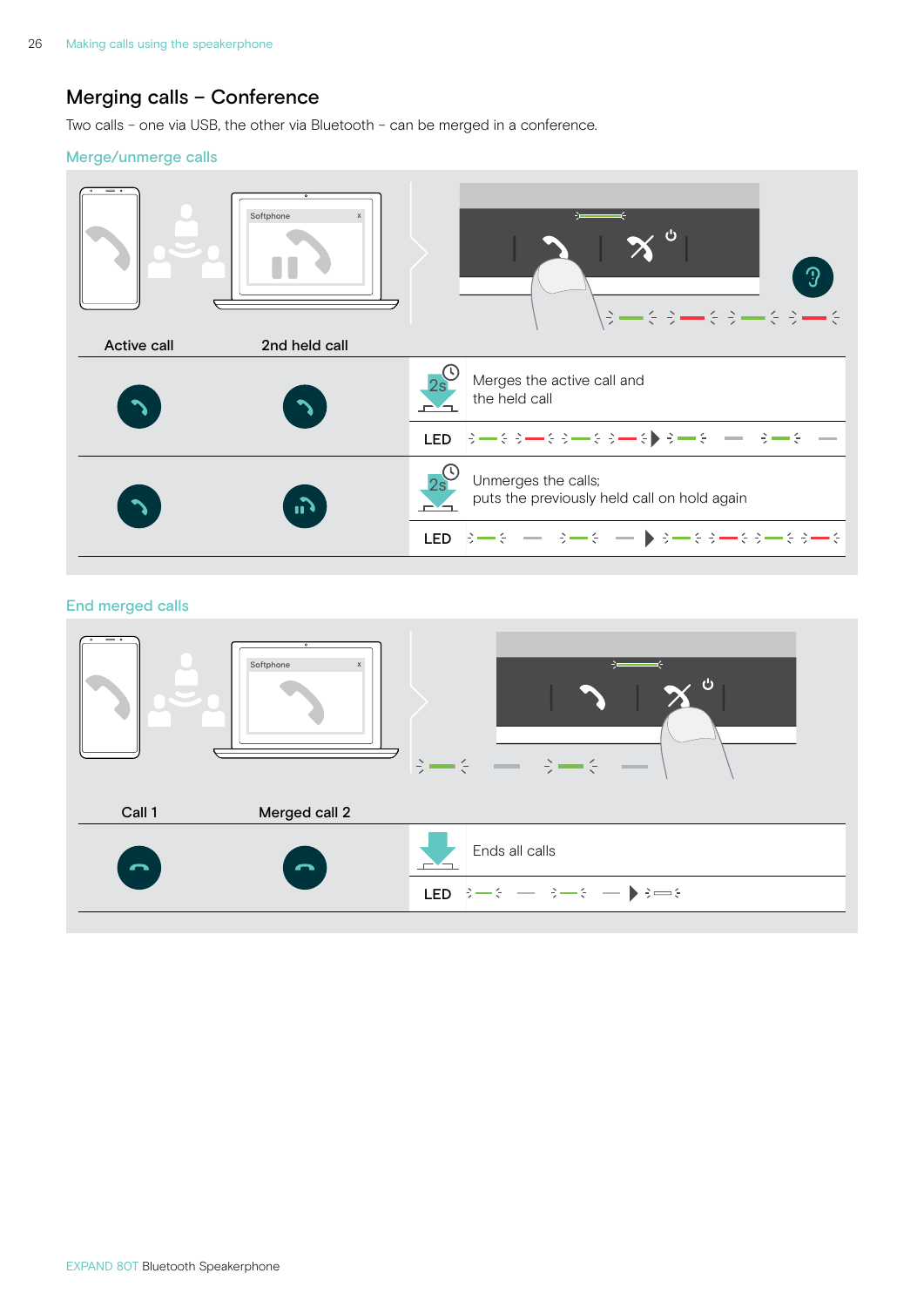# <span id="page-27-0"></span>Using the Speakerphone with Microsoft® Teams and Cortana

Once the connection is successfully established to your USB or Bluetooth device, the speakerphone attempts to connect to Microsoft Teams. The LED flashes white until the speakerphone and Microsoft Teams are connected. Afterwards the speakerphone shows Microsoft Teams notifications and Cortana is ready to use.

## <span id="page-27-1"></span>Invoking Microsoft® Teams and check notifications



If the LED does not light up white:

 $\triangleright$  Press the Microsoft Teams button. The LED flashes white while trying to establish a connection to Microsoft Teams.

 $3 \Rightarrow 3 \Rightarrow 3 \Rightarrow 5 \Rightarrow$ 

 $\Rightarrow$ Microsoft Teams opens up. The LED lights up white.

3x The LED flashes white to show :

- a new voice message
- a meeting in progress
- a missed call

## <span id="page-27-2"></span>Activating and using Microsoft® Cortana

You can activate and use Cortana – Microsoft's Personal Digital Assistant using Voice command technology – with the speakerphone.



 $\triangleright$  Press the Microsoft Teams button.

The LED flashes fast white while activating Cortana.  $:=:-:=:-:=:-$ 

The LED lights up white.  $\div$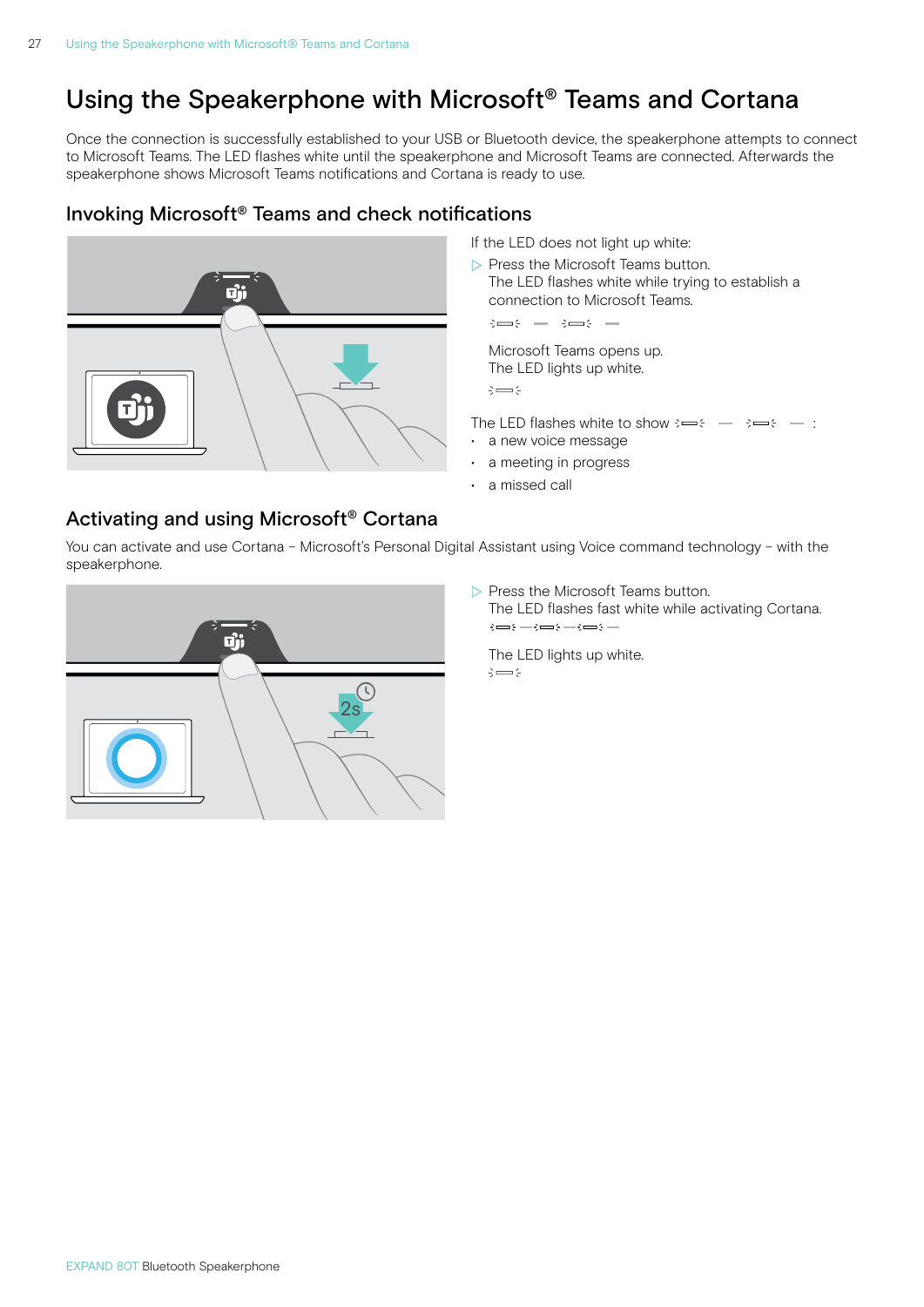# <span id="page-28-0"></span>Good to know

## <span id="page-28-1"></span>Switching between Bluetooth® personal and shared mode



#### Activating Personal mode

If the speakerphone is used as a personal device it will automatically attempt to connect to the last eight paired devices.

In this setup the Personal Mode should be used.

 $\triangleright$  Press the Bluetooth and + button. A voice prompt is announced.



#### Activating Shared mode

If the speakerphone is used as a shared device automatic connection to previously paired devices may not be desired.

In this setup the Shared Mode (default) should be used. In this mode pairing must be performed every time when connecting a device via Bluetooth.

 $\triangleright$  Press the Bluetooth and – button. A voice prompt is announced.

 $\ddot{\phantom{1}}$  After change of mode, the pairing list is cleared and you have to pair devices again (see page [16\)](#page-16-1).

## <span id="page-28-2"></span>Waking up from standby



The speakerphone enters standby mode automatically after some time to save energy – depends on connection status, activity etc.

While in standby the Call & status LED is dimmed and all other LEDs are off.

 $\triangleright$  Press any button to end the standby mode.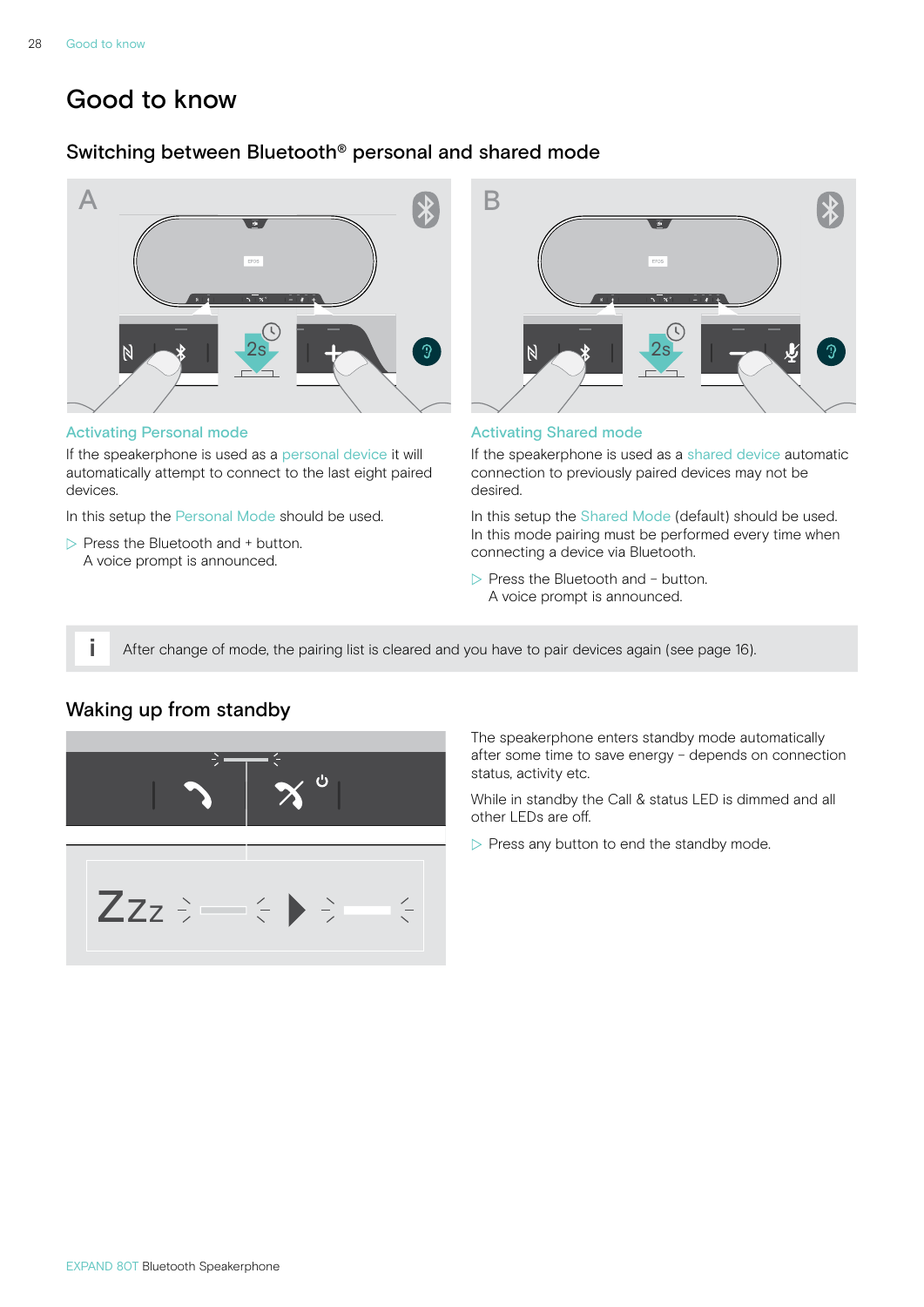## <span id="page-29-0"></span>Listening to music using the speakerphone – media playback

You can listen to media playback via USB or Bluetooth connected device.



i If you receive and accept a call, media playback is paused and restarts after the call - if supported by the connected device.

## Enabling / disabling voice prompts



In idle mode (no active call or music reproduction):

 $\triangleright$  Press and hold the mute button until the speakerphone announces a voice prompt for on or off.

If the voice prompts are deactivated you hear tones instead.



You can also change this setting via EPOS Connect.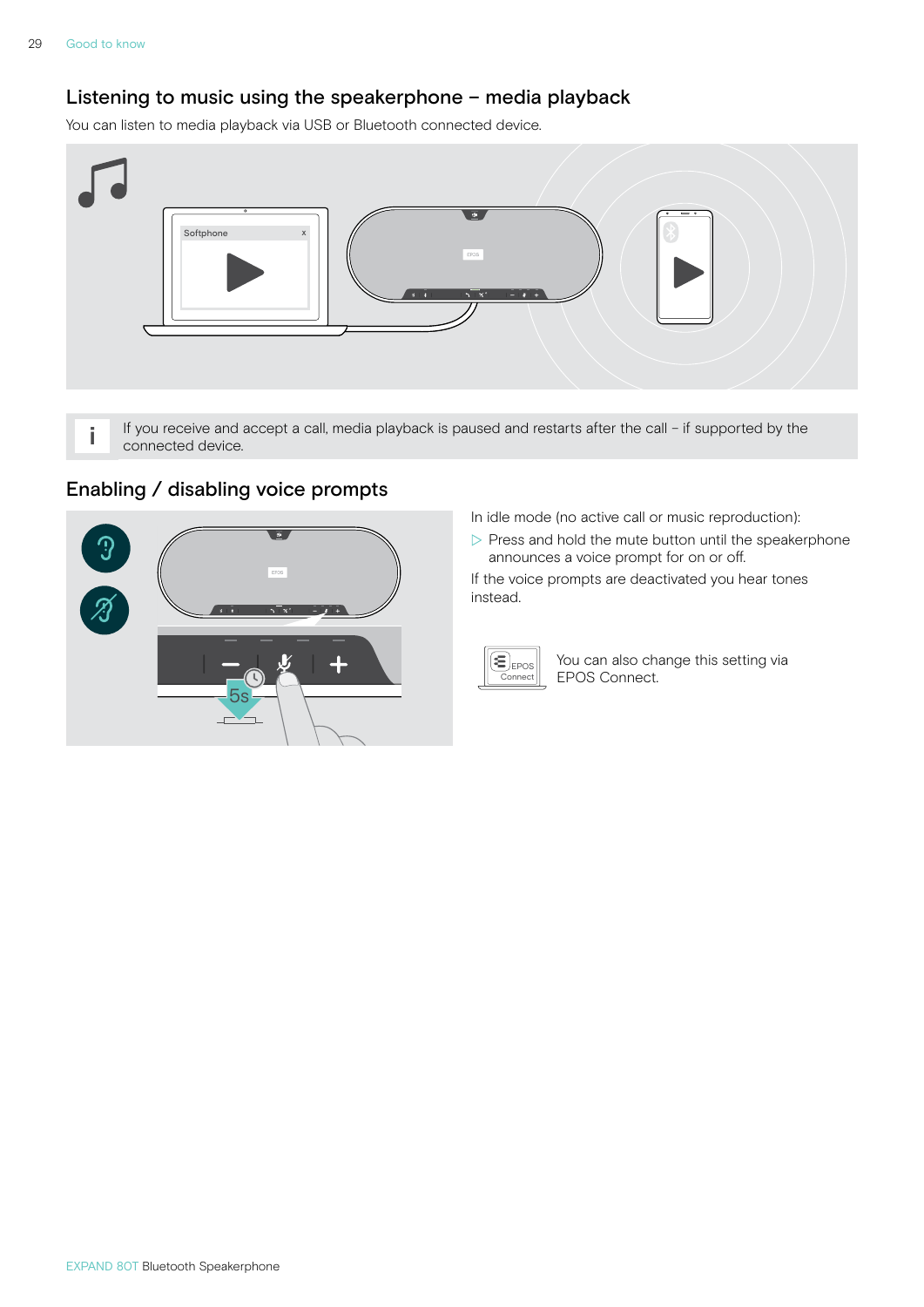## <span id="page-30-0"></span>Using an optional Kensington® lock

You can secure your speakerphone e. g. on a table of a meeting room with an optional Kensington lock.

You can connect the Kensington lock both inside A or outside B the product.



The Kensington lock slot inside the speakerphone is optimized for combination locks with T-bar interface and wire with less than Ø 5 mm.

- $\triangleright$  Mount the cable see instructions of Kensington lock.
- $\triangleright$  Rotate the lock and insert into the Kensington slot.
- $\triangleright$  Put the cable into the cable channel to secure it.



The Kensington slot outside the product supports most common Kensington locks.

- $\triangleright$  Mount the cable see instructions of Kensington lock.
- $\triangleright$  Insert the lock into Kensington slot.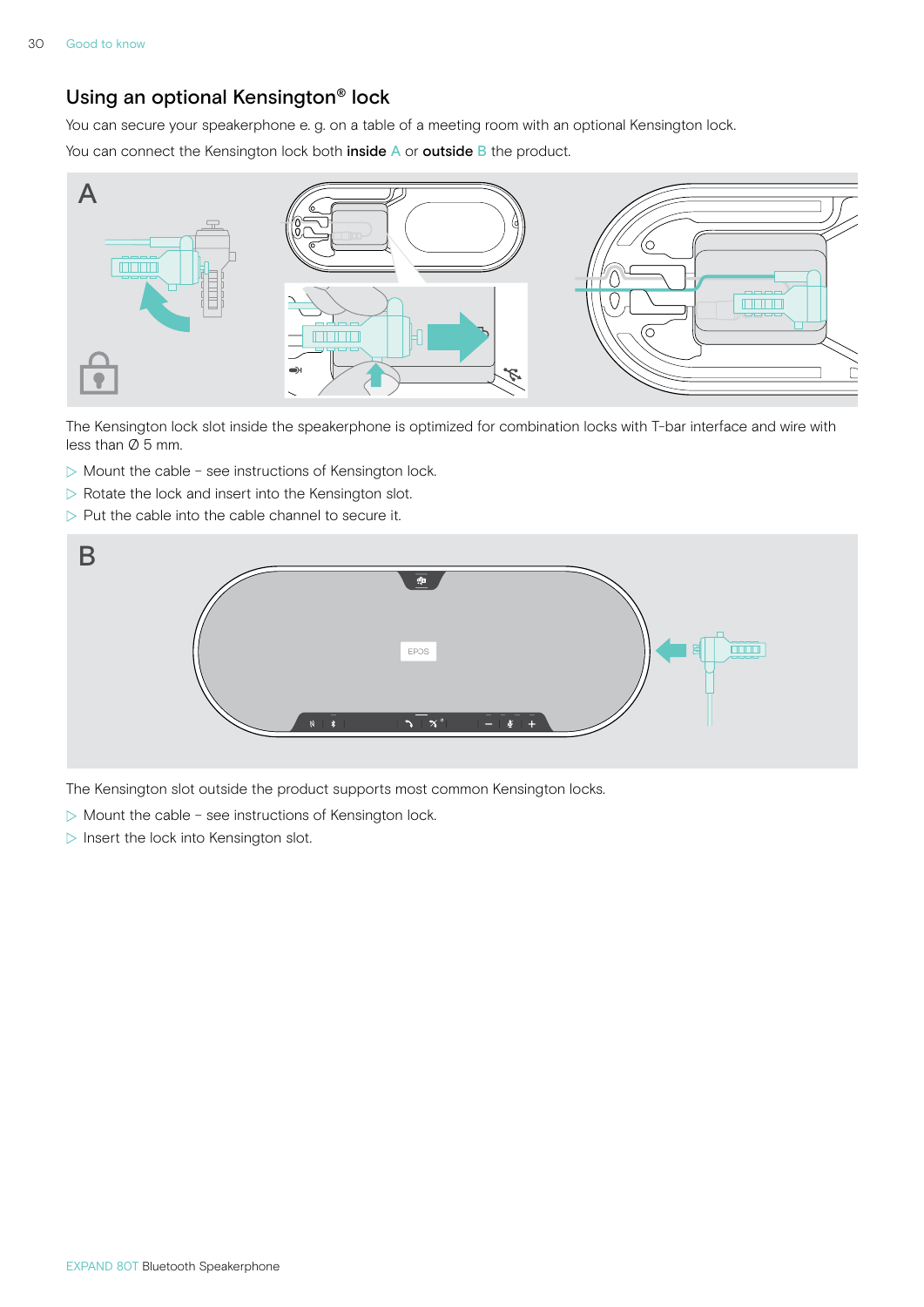## <span id="page-31-1"></span><span id="page-31-0"></span>Bluetooth® transmission range

Calling and media playback is only possible in the Bluetooth transmission range of the devices. The transmission range largely depends on environmental conditions such as wall thickness, wall composition etc. With a free line of sight, the transmission range of most mobile phones and Bluetooth devices is up to 25 meters.



If you leave the Bluetooth transmission range, the audio quality deteriorates first and later connected devices will be disconnected.



If you re-enter the Bluetooth transmission range within short period of time, the speakerphone will attempt to restore the connection(s) – in personal mode only.

If you spend a longer period of time outside the Bluetooth transmission range:

 $\triangleright$  Press the Bluetooth button to connect manually.

#### Storing the dongle and the expansion microphone





- $\triangleright$  Place the dongle in the storage slot.  $\triangleright$  Disconnect the plug from the speakerphone.
	- $\triangleright$  Unlock the cable from the holders, roll it up and fix it in the holder.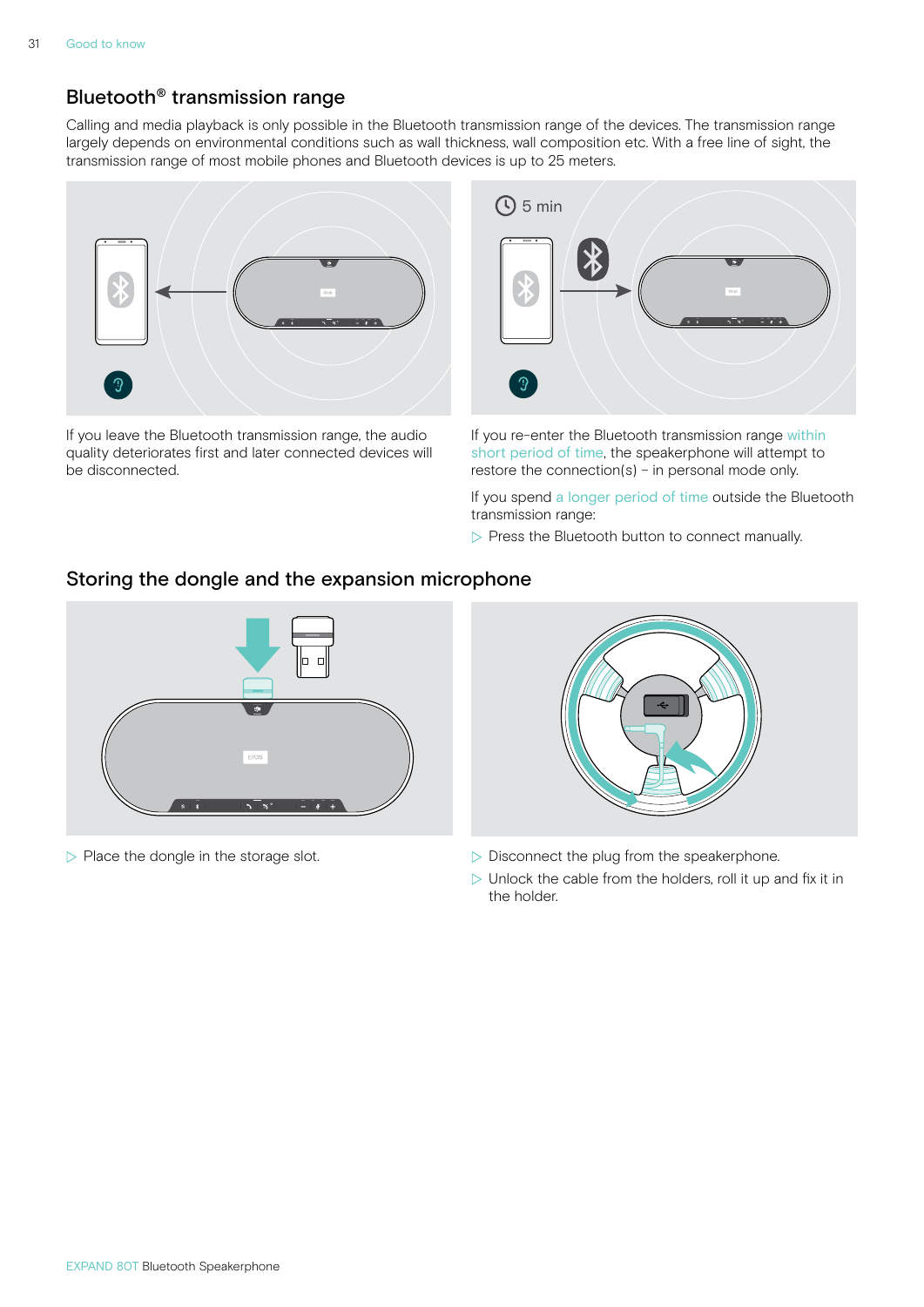# <span id="page-32-1"></span><span id="page-32-0"></span>Maintaining and updating the products

## Cleaning the products

#### **CAUTION**

#### Liquids can damage the electronics of the product!

Liquids entering the housing of the device can cause a short circuit and damage the electronics.

- $\triangleright$  Keep all liquids far away from the product.
- $\triangleright$  Do not use any cleansing agents or solvents.
- $\triangleright$  Do not vacuum clean the top cover of the product.



- $\triangleright$  Before cleaning, disconnect the speakerphone from the mains power supply.
- $\triangleright$  Only use a dry cloth to clean the product.
- $\triangleright$  Clean the fabric with a lint roller.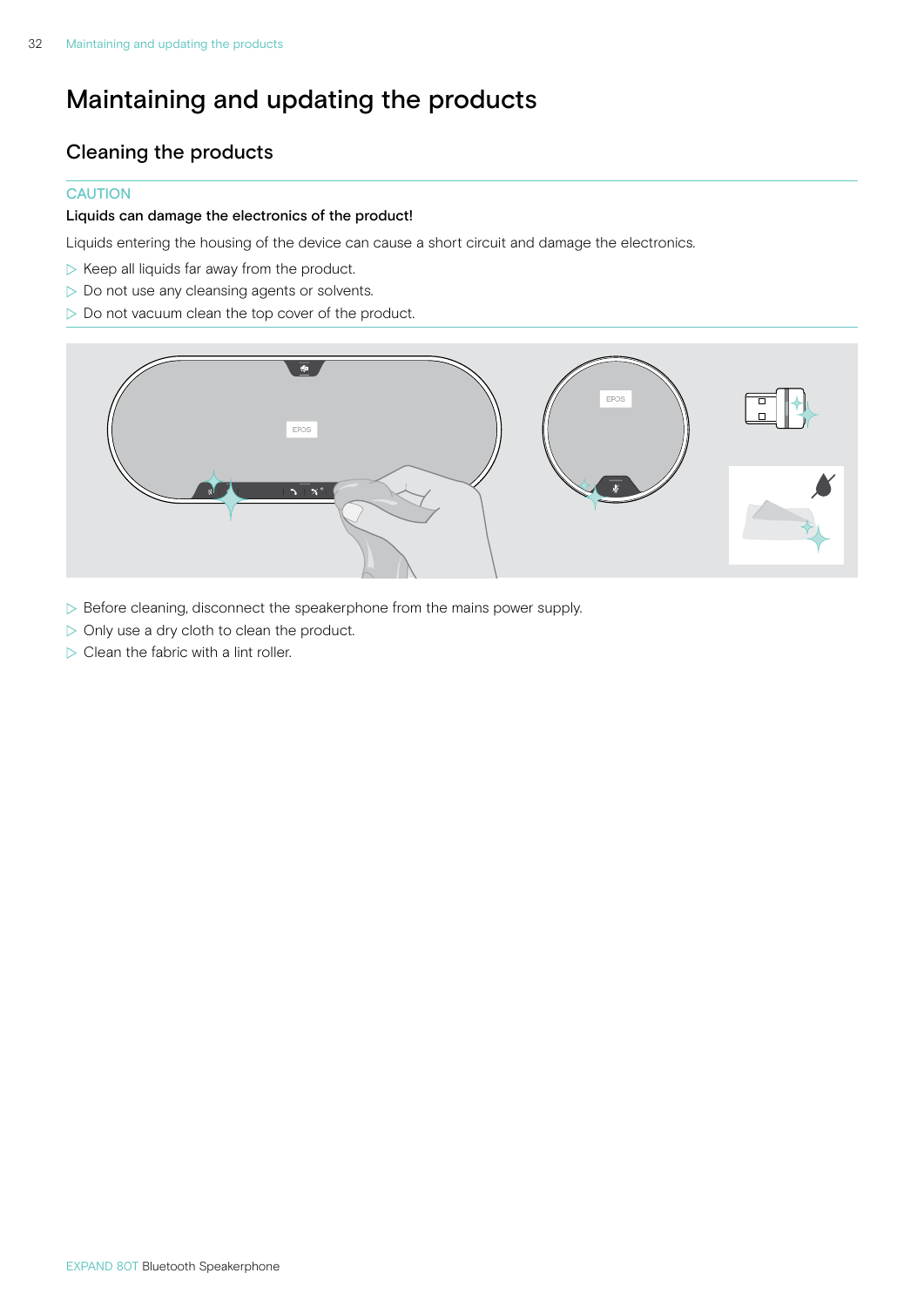## <span id="page-33-0"></span>Updating the firmware of the products

You can update the firmware of your speakerphone, expansion microphone and dongle by using the free EPOS Connect software.

- $\triangleright$  Download the software from www.eposaudio.com/connect.
- $\triangleright$  Install the software. To install the software, you need administrator rights on your computer. If necessary, contact your IT department.

#### Updating the firmware of the speakerphone



 $\triangleright$  Connect the USB connector to the USB socket at the bottom.



- ▶ Connect the USB connector directly to a USB-C port or to a USB-A port using the included adapter.
- $\triangleright$  Start EPOS Connect. EPOS Connect checks if the installed firmware is the latest version available on the EPOS server. If required, upgrade to the latest version.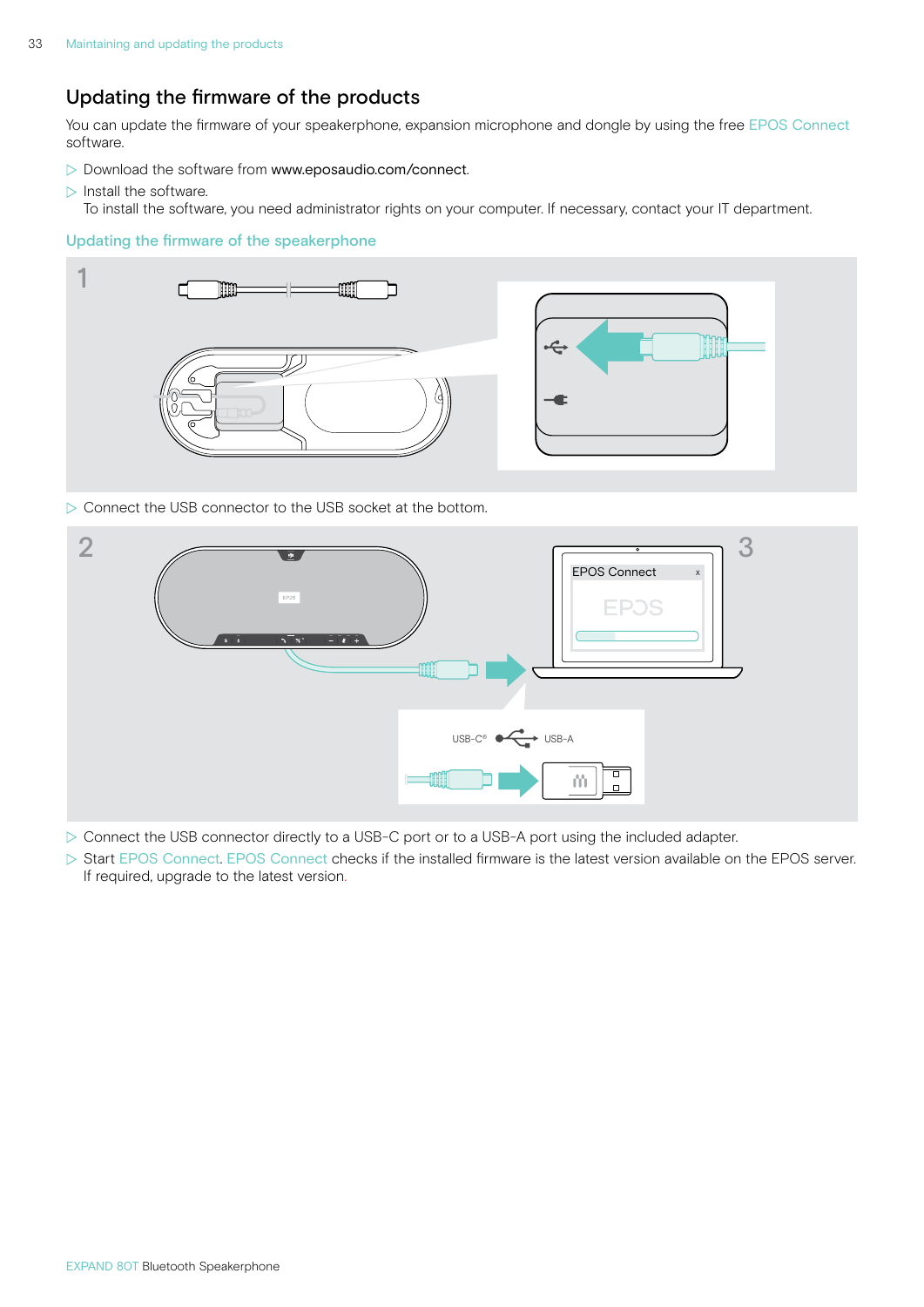#### Updating the firmware of the Bluetooth dongle BTD 800 USB



 $\triangleright$  Plug the Bluetooth USB dongle into the USB port of your computer.



#### ▶ Start EPOS Connect.

EPOS Connect checks if the installed firmware is the latest version available on the EPOS server. If required, upgrade to the latest version.



 $\triangleright$  Open the cover at the bottom.

 $\triangleright$  Connect the USB connector to the USB socket.

 $\triangleright$  Connect the USB connector directly to a USB-C port or to a USB-A port using the adapter.

#### ▶ Start EPOS Connect.

EPOS Connect checks if the installed firmware is the latest version available on the EPOS server. If required, upgrade to the latest version.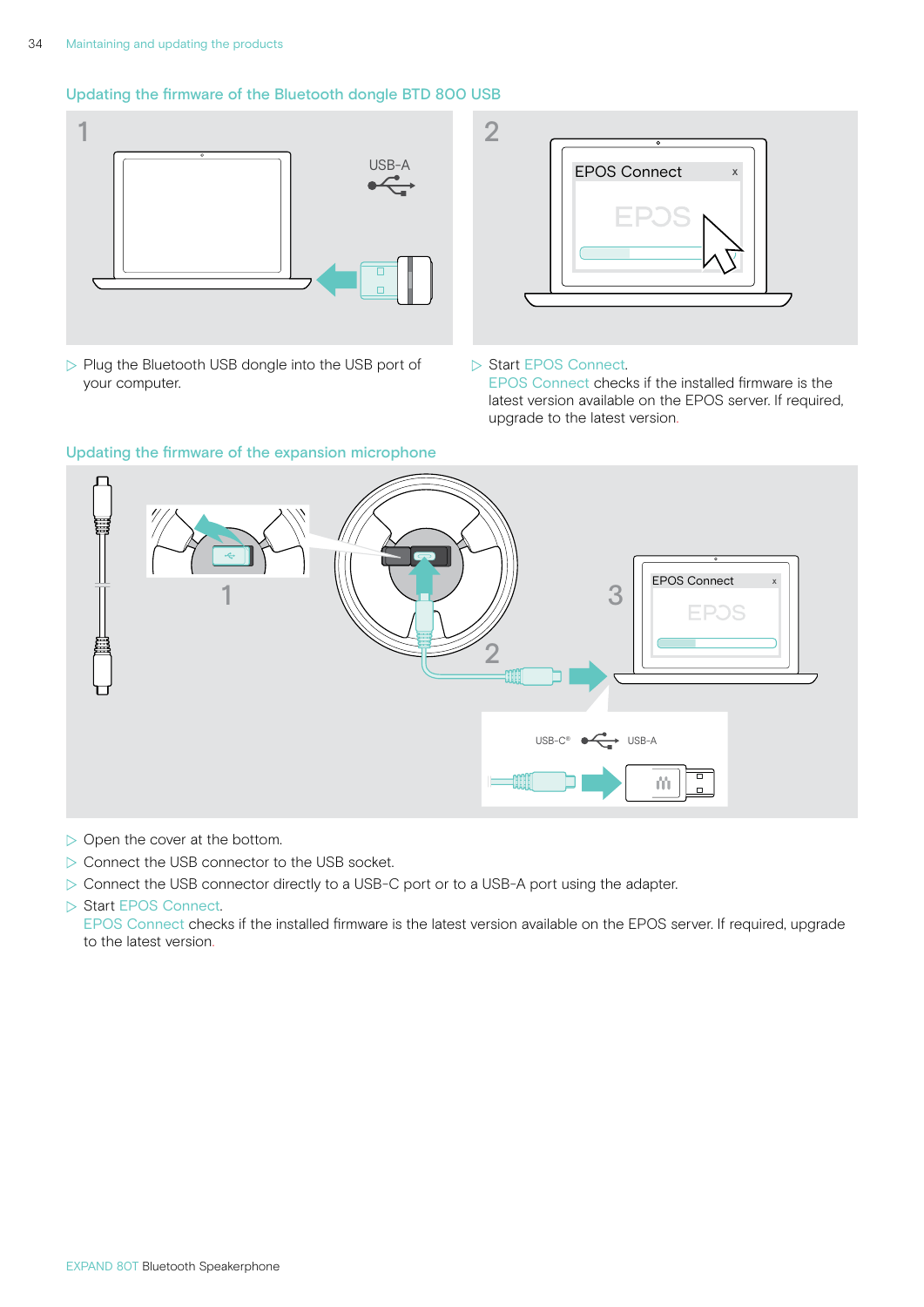# <span id="page-35-0"></span>If a problem occurs ...

## Frequently asked questions

| Problem                                                    | Possible cause                                                                                                         | Solution                                                                                                                                      | Page |
|------------------------------------------------------------|------------------------------------------------------------------------------------------------------------------------|-----------------------------------------------------------------------------------------------------------------------------------------------|------|
| Speakerphone cannot be<br>turned on                        | Speakerphone is not connected to<br>the mains power supply                                                             | $\triangleright$ Connect the speakerphone to the mains<br>power supply.                                                                       | 11   |
| Expansion microphone<br>cannot be turned on                | Plug not connected properly                                                                                            | $\triangleright$ Plug in again.                                                                                                               | 17   |
| No audio signal                                            | USB connector not inserted correctly<br>in the computer or adapter                                                     | $\triangleright$ Plug in again.                                                                                                               | 12   |
|                                                            | Speakerphone is not paired with the<br>mobile device or dongle                                                         | $\triangleright$ Check if the speakerphone is paired. If<br>necessary, pair the speakerphone again.                                           | 13   |
|                                                            | Volume is adjusted too low                                                                                             | $\triangleright$ Increase the volume.                                                                                                         | 20   |
|                                                            | Speakerphone is turned off                                                                                             | Turn the speakerphone on.<br>▷                                                                                                                | 18   |
|                                                            | Computer connection:<br>Speakerphone not selected as audio<br>device                                                   | $\triangleright$ Change the audio settings of your<br>computer.                                                                               |      |
| Bad audio quality                                          | Bluetooth transmission range is<br>exceeded                                                                            | Reduce the distance between<br>speakerphone the connected Bluetooth<br>device.                                                                | 31   |
| Connection to Microsoft<br>Teams failed                    | Microsoft Teams not installed on<br>connected computer or old version                                                  | $\triangleright$ Install Microsoft Teams or update to latest<br>version.                                                                      |      |
| Speakerphone cannot be<br>paired/connected                 | Pairing does not work                                                                                                  | $\triangleright$ Check if your Bluetooth device supports<br>the Handsfree or Headset profile.                                                 |      |
|                                                            | Speakerphone's pairing list was<br>cleared but it is still in the list of<br>paired devices of the Bluetooth<br>device | $\triangleright$ Remove the speakerphone from the list of<br>paired devices in your Bluetooth device.<br>$\triangleright$ Pair devices again. |      |
|                                                            | Distance too high while pairing                                                                                        | Reduce the distance between<br>speakerphone the Bluetooth device.                                                                             |      |
|                                                            | Bluetooth not enabled                                                                                                  | $\triangleright$ Make sure Bluetooth is enabled on the<br>speakerphone and the device connecting<br>to.                                       |      |
| Microsoft Teams LED is<br>dimmed and all other LEDs<br>off | Speakerphone in standby mode                                                                                           | $\triangleright$ Press any button or plug in USB to end<br>the standby mode.                                                                  | 28   |
| No voice prompts<br>announced (tones only)                 | Voice prompts are disabled                                                                                             | $\triangleright$ Enable the voice prompts.                                                                                                    | 22   |
| Speakerphone does not<br>react to any button press         | Operation of the speakerphone is<br>faulty                                                                             | $\triangleright$ Press and hold the Power on/off button for<br>10 seconds to reboot the speakerphone.                                         |      |
|                                                            |                                                                                                                        | $\triangleright$ Restore factory default settings.                                                                                            | 36   |
| No Bluetooth connection<br>via dongle BTD 800 USB          | Dongle not inserted correctly in the<br>computer                                                                       | Insert the dongle again.<br>▷                                                                                                                 | 16   |
|                                                            | Dongle and speakerphone not<br>connected                                                                               | $\triangleright$ Pair the dongle and your speakerphone.                                                                                       | 16   |
| Speakerphone/dongle<br>does not accept new                 | Pairing list disturbed                                                                                                 | $\triangleright$ Clear the speakerphone's list of previously<br>paired devices.                                                               | 32   |
| devices (Pairing)                                          |                                                                                                                        | $\triangleright$ Clear the dongle's list of previously paired<br>devices.                                                                     | 36   |
| Expansion microphone<br>does not react                     | Expansion microphone disturbed                                                                                         | $\triangleright$ Unplug and plug it in again.                                                                                                 |      |

If a problem occurs that is not listed in the above table or if the problem cannot be solved with the proposed solutions, please contact your local EPOS partner for assistance. To find an EPOS partner in your country, search at www.eposaudio.com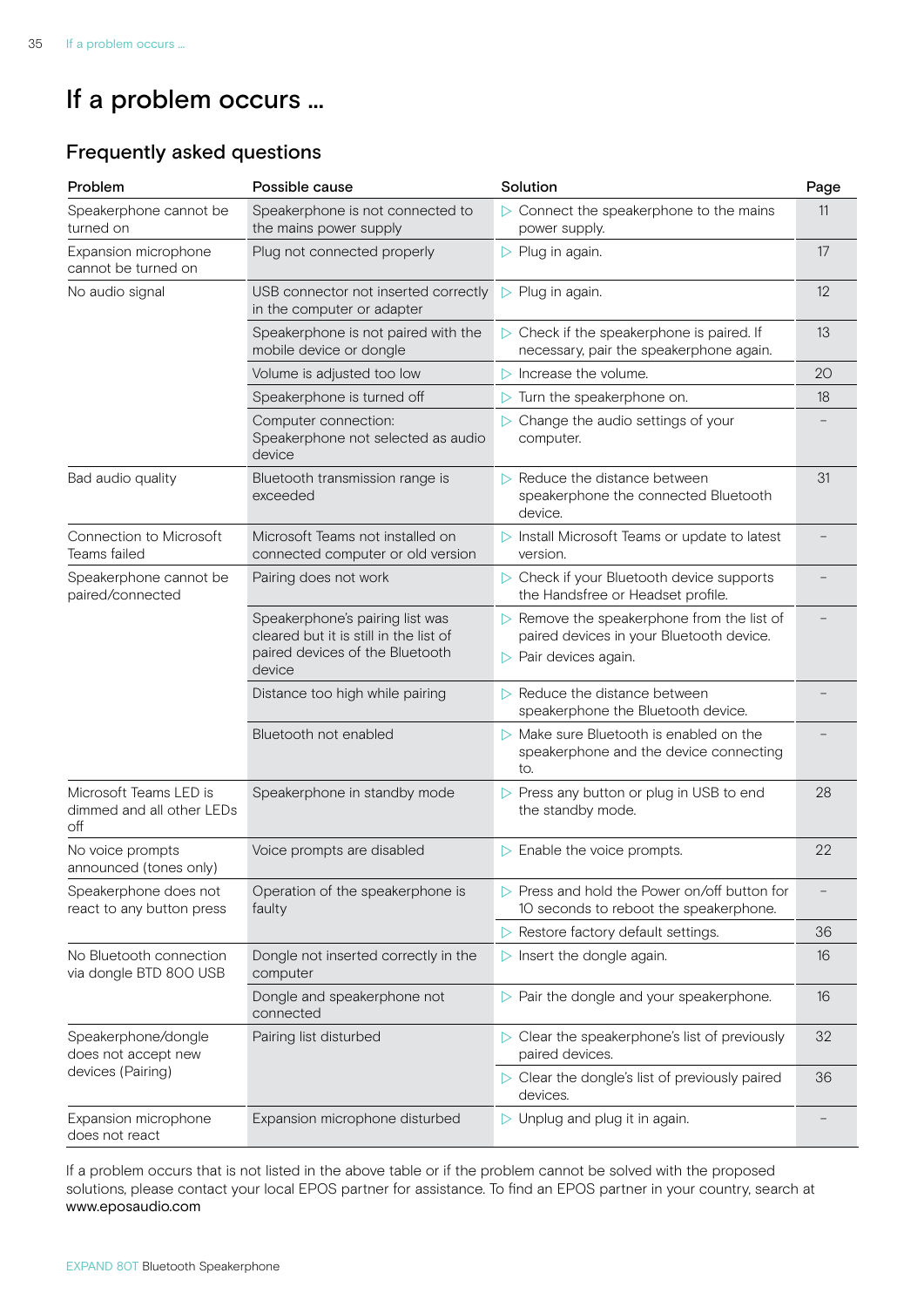## <span id="page-36-0"></span>Clearing pairing list

#### Clearing the speakerphone's pairing list



<span id="page-36-2"></span>





 $\triangleright$  Press and hold the Microsoft Teams button and Bluetooth button until you hear a voice prompt. The LED flashes blue three times to indicate that pairing list is cleared.

<span id="page-36-1"></span>

- $\triangleright$  Plug the dongle into the USB port of your computer.  $\triangleright$  Press and hold the button until the LED flashes blue and red.
	- $\triangleright$  Double tap the button. The LED flashes purple three times to indicate that pairing list is cleared.

The dongle automatically enters pairing mode.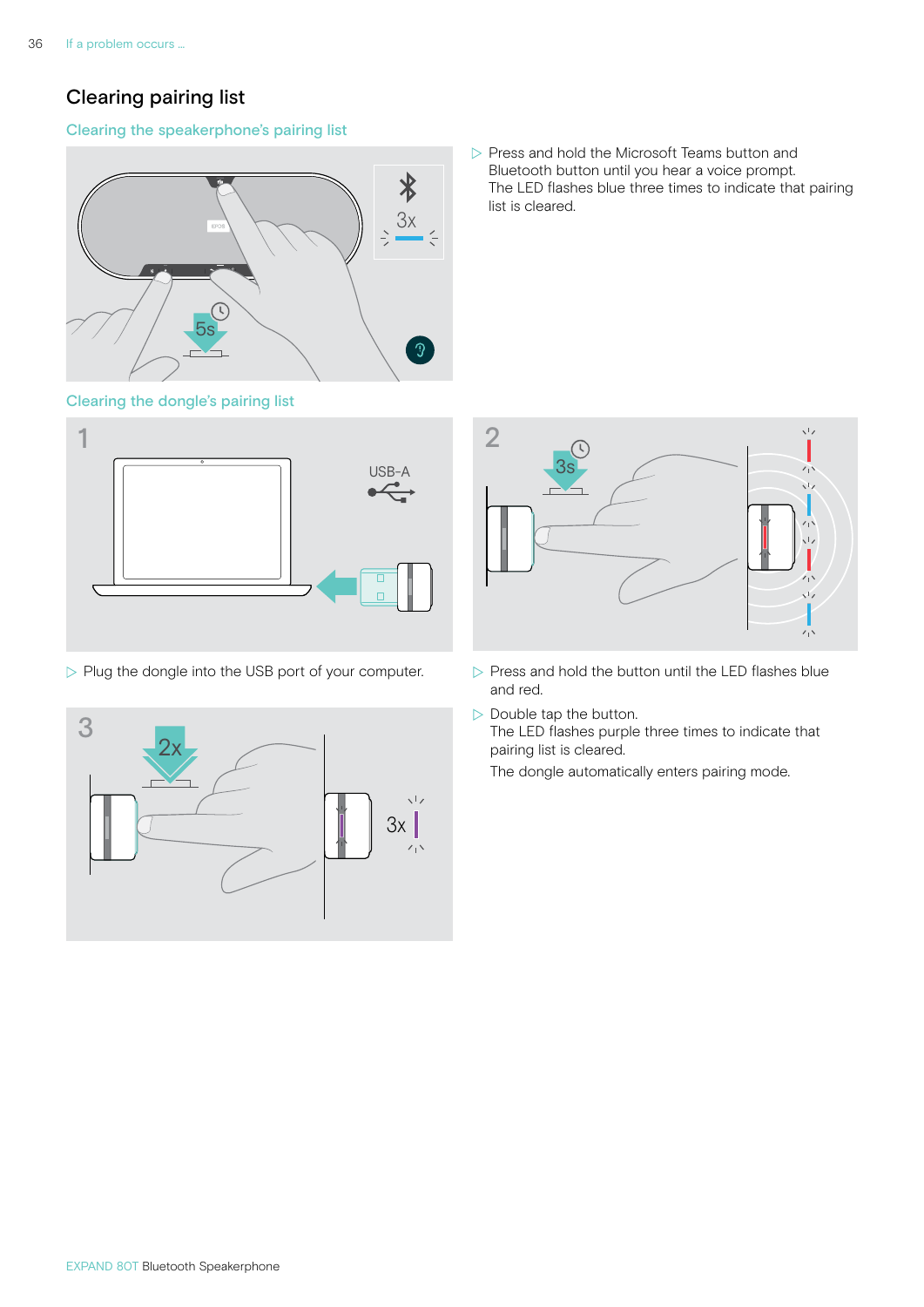## <span id="page-37-0"></span>Restoring default settings

#### Restoring speakerphone's factory default settings



 $\triangleright$  Press and hold the mute button and Microsoft Teams button until the device restarts. All settings and the pairing list will be cleared.

If the voice prompt "Unavailable" is announced, Factory Reset is disabled in EPOS Connect:

 $\triangleright$  Activate Factory Reset in EPOS Connect or contact your IT department.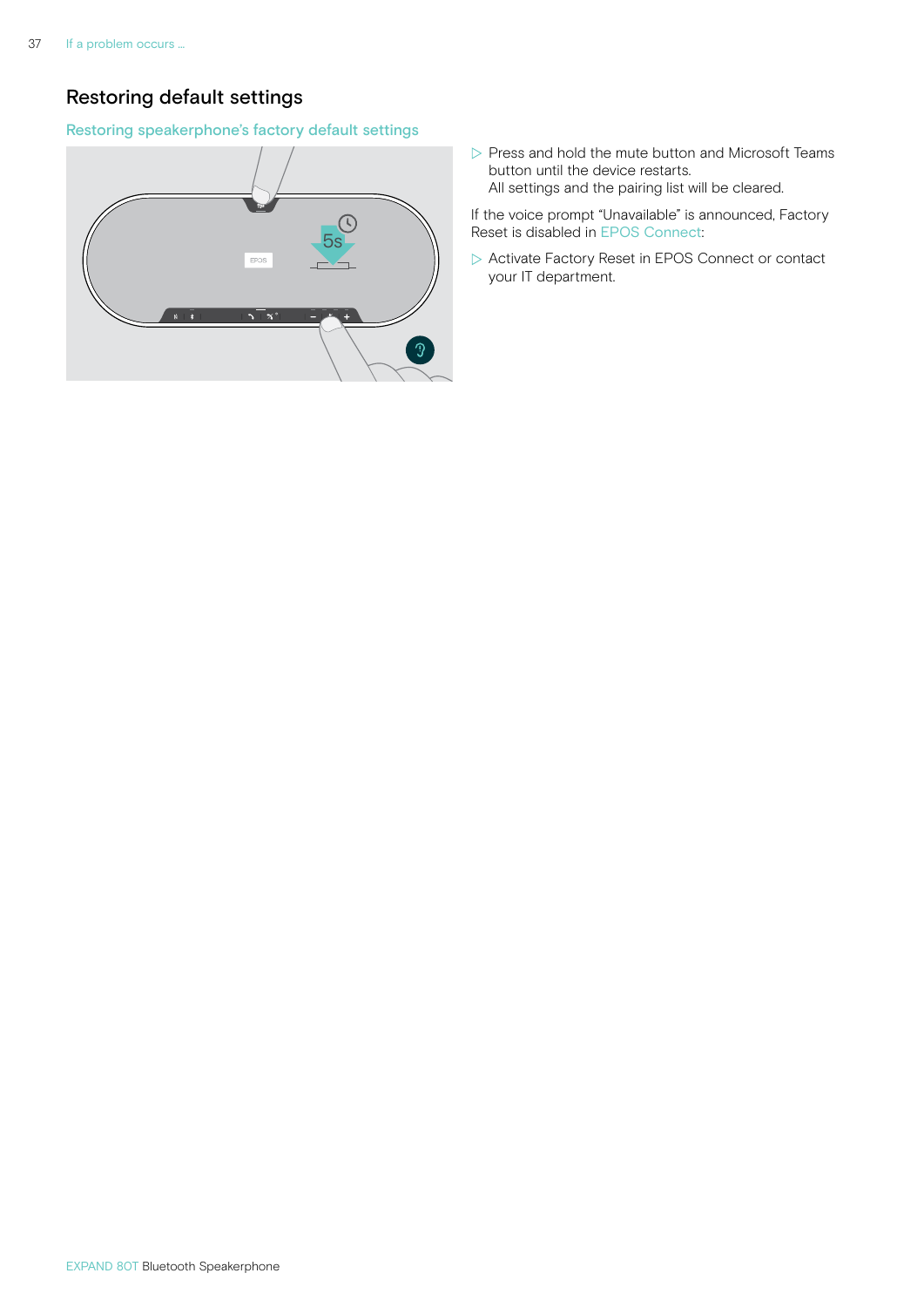# <span id="page-38-0"></span>Specifications

#### EXPAND 80T speakerphone

Dimensions (L x W x H) Weight Speaker type Speaker frequency response

#### Microphone type

Microphone frequency response Microphone coverage Sound Pressure Connectors

| 315.6 x 118.6 x 46.1 mm / 12.4 x 4.7 x 1.8 in                        |                                    |
|----------------------------------------------------------------------|------------------------------------|
| 980 g / 34.57 oz                                                     |                                    |
| Neodymium magnet                                                     |                                    |
| Communication (USB / Bluetooth)<br>Media streaming (USB / Bluetooth) | 150 - 7,500 Hz<br>$50 - 20,000$ Hz |
| Beamforming digital MEMS omnidirectional microphones (6 microphones) |                                    |
| 150 - 7,500 Hz (USB / Bluetooth)                                     |                                    |
| 360 degrees                                                          |                                    |
| max. 85 dB                                                           |                                    |
| • Power supply socket                                                |                                    |
| • USB-C socket                                                       |                                    |
| $\cdot$ 2x jack socket 2.5 mm for microphones                        |                                    |
| $\cdot$ 2x Kensington lock slot                                      |                                    |
|                                                                      |                                    |

#### Power supply unit

| Nominal input voltage  | $100 - 240 V$                      |
|------------------------|------------------------------------|
| Nominal input current  | max. 0.5 A                         |
| Mains frequency        | $50 - 60$ Hz                       |
| Nominal output voltage | 5.0 V                              |
| Nominal output current | 2.4A                               |
| Weight                 | approx. 110 g / 3.88 oz / 0.24 lbs |
|                        |                                    |

#### BTD 800 USB Bluetooth dongle

#### Bluetooth

Typical sensitivity

| Dimensions (W x H x D) | 22 x 16 x 6 mm / 0.87 x 0.63 x 0.24 in |
|------------------------|----------------------------------------|
| Weight                 | 2 g / 0.07 oz / 0.004 lbs              |

| <b>Bluetooth</b>       | Speakerphone: version 5.0/ class 1<br>version 4.2/ class 1<br>Dongle:                                                                                                                                                      |  |  |
|------------------------|----------------------------------------------------------------------------------------------------------------------------------------------------------------------------------------------------------------------------|--|--|
| Range                  | up to 30 m (device-dependent)                                                                                                                                                                                              |  |  |
| Transmission frequency | 2402 - 2480 MHz                                                                                                                                                                                                            |  |  |
| Profiles               | $\cdot$ HSP Headset Profile (version 1.2)<br>• HFP Handsfree Profile (version 1.7)<br>• <b>A2DP</b> Advanced Audio Distribution Profile (version 1.3.1)<br>• <b>AVRCP</b> Audio Video Remote Control Profile (version 1.6) |  |  |
| Output power           | Speakerphone: max. 10 dBm<br>max. 8 dBm<br>Dongle:                                                                                                                                                                         |  |  |
| Typical sensitivity    | $-89$ dBm                                                                                                                                                                                                                  |  |  |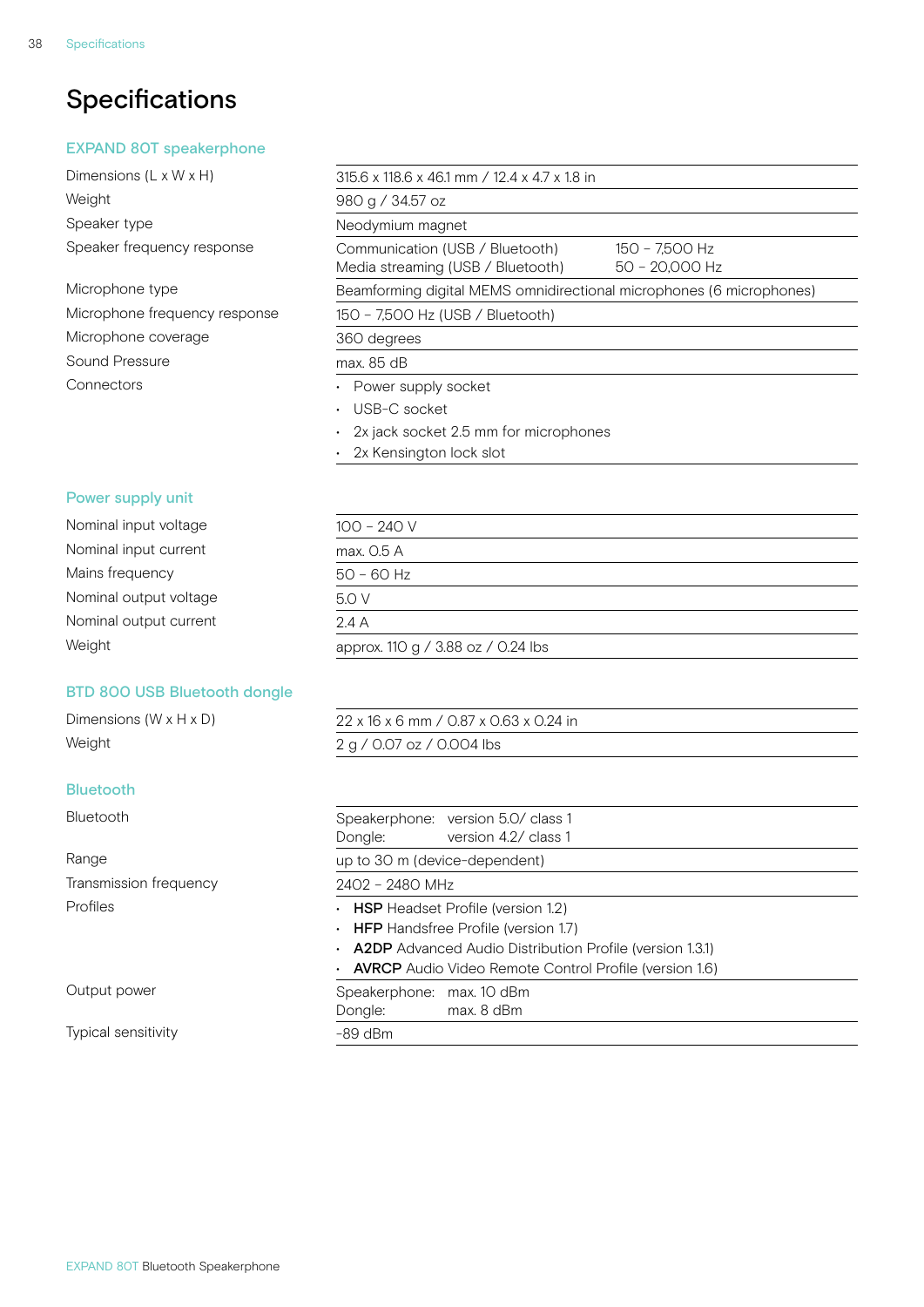#### EXPAND 80 Mic expansion microphone

| Dimensions ( $\varnothing$ x H) | 97 x 26.5 mm / 3.82 x 1.04 in                                        |                                                                               |  |
|---------------------------------|----------------------------------------------------------------------|-------------------------------------------------------------------------------|--|
| Weight                          | 175 g / 0.39 lbs / 6.17 oz                                           |                                                                               |  |
| Microphone type                 | Beamforming digital MEMS omnidirectional microphones (4 microphones) |                                                                               |  |
| Microphone frequency response   | 150 - 7,500 Hz                                                       |                                                                               |  |
| Microphone coverage             | 360 degrees                                                          |                                                                               |  |
| Connector                       | 2.5 mm jack                                                          |                                                                               |  |
| General data                    |                                                                      |                                                                               |  |
| Temperature range               | operation:<br>storage:                                               | +10 °C to +40 °C / +50 °F to +104 °F<br>$-20$ °C to +60 °C / -4 °F to +140 °F |  |

#### Relative humidity **Relation:** 20% to 85%

#### **Trademarks**

The Bluetooth® word mark and logos are registered trademarks owned by Bluetooth SIG, Inc. and any use of such marks by DSEA A/S is under license.

The N-Mark is a trademark or registered trademark of NFC Forum, Inc. in the United States and in other countries.

storage: 10% to 95%

USB Type-C® and USB-C® are trademarks of USB Implementers Forum.

Kensington is a registered trademark of ACCO Brands. Kensington The Professionals' Choice is a trademark of ACCO Brands. All other registered and unregistered trademarks are the property of their respective owners.